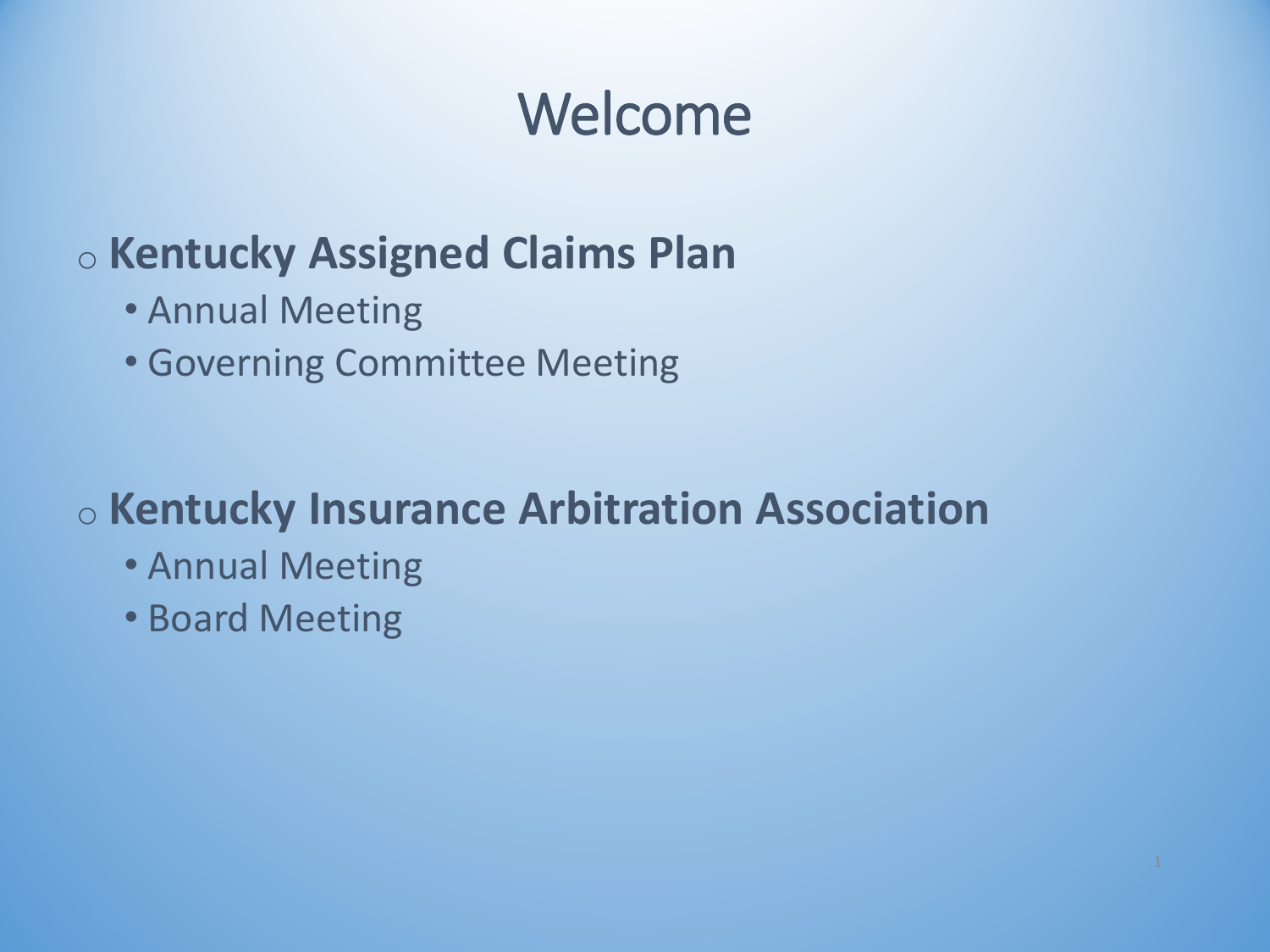### Kentucky Assigned Claims Plan

### **Annual & Governing Committee Meetings May 12, 2022**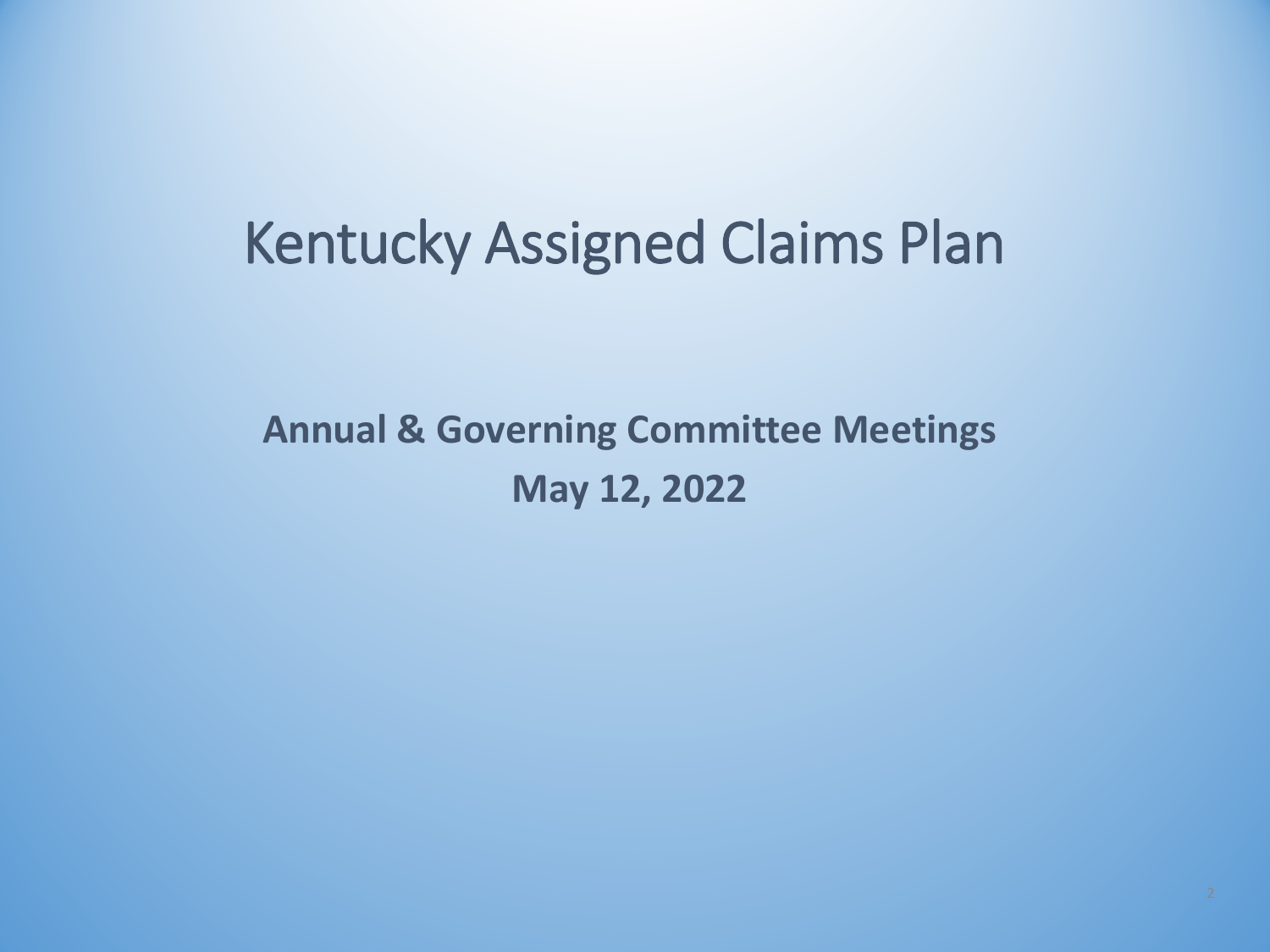# KACP Meeting Etiquette & Expectations

Keys to a successful meeting

- Please keep your phone on mute to keep background noise to a minimum.
- If you need to step away from the phone, please do not place us on hold, as your hold music would disrupt the presenter.

#### Participation

- Role Call: During role call please unmute your phone. We will call you by name and company. We ask that you verbally confirm you are in attendance.
- Voting: During voting we ask that you unmute your phone. We will ask for verbal affirmation as we do in our in-person meetings.
- Questions: You may ask your question(s) throughout the presentation by unmuting your phone or by typing in the chat box. You may also raise your hand, using the hand icon next to your name in the chat room.
- Motions: We ask those whom motion and second to identify themselves by name.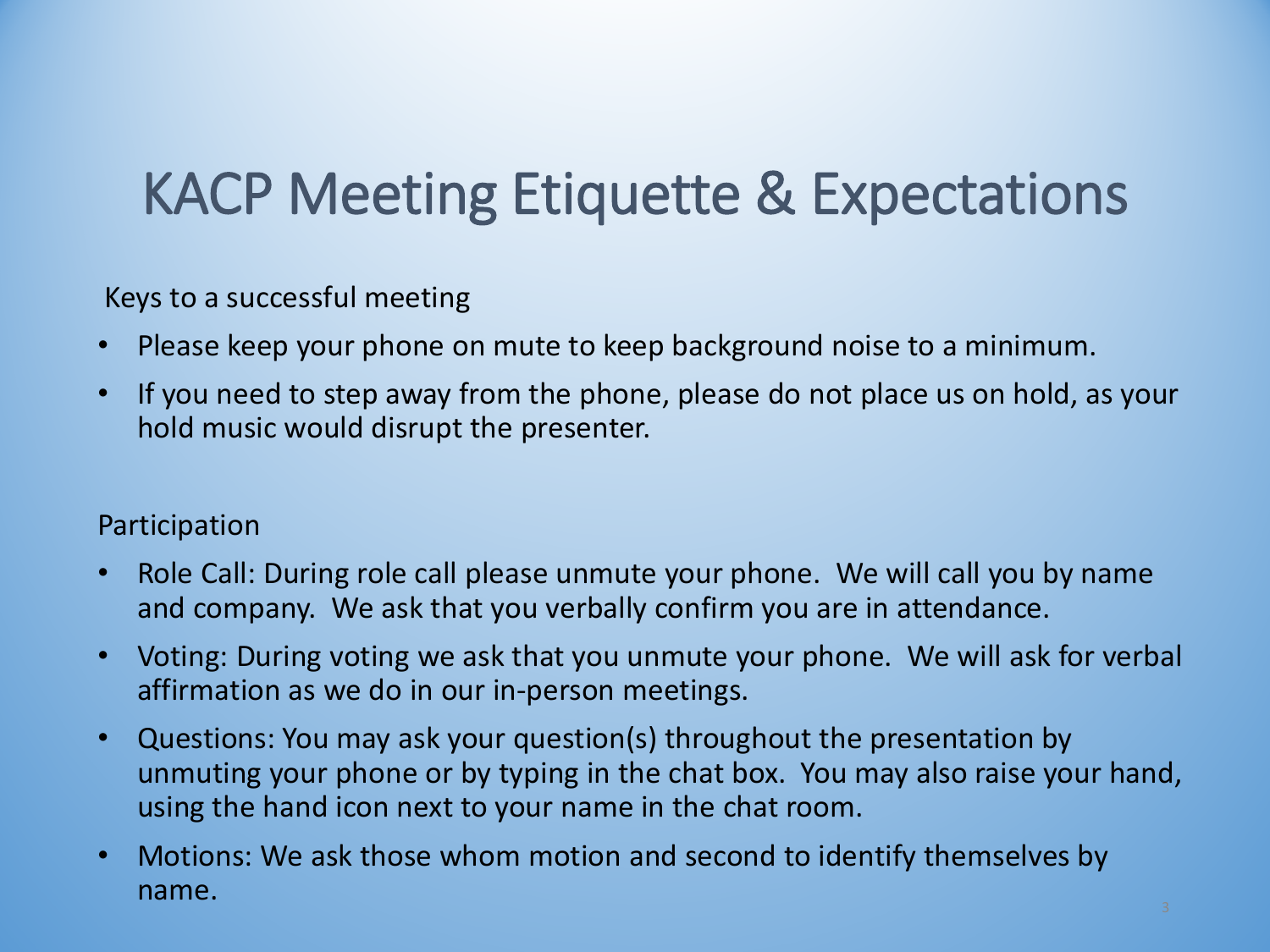# KACP Annual Meeting

### **Agenda:**

- o Call to Order
- o Roll Call
- o Anti Trust Preamble
- o Approval of Minutes
- o Selection of Governing Committee
- o Other Business
- o Adjournment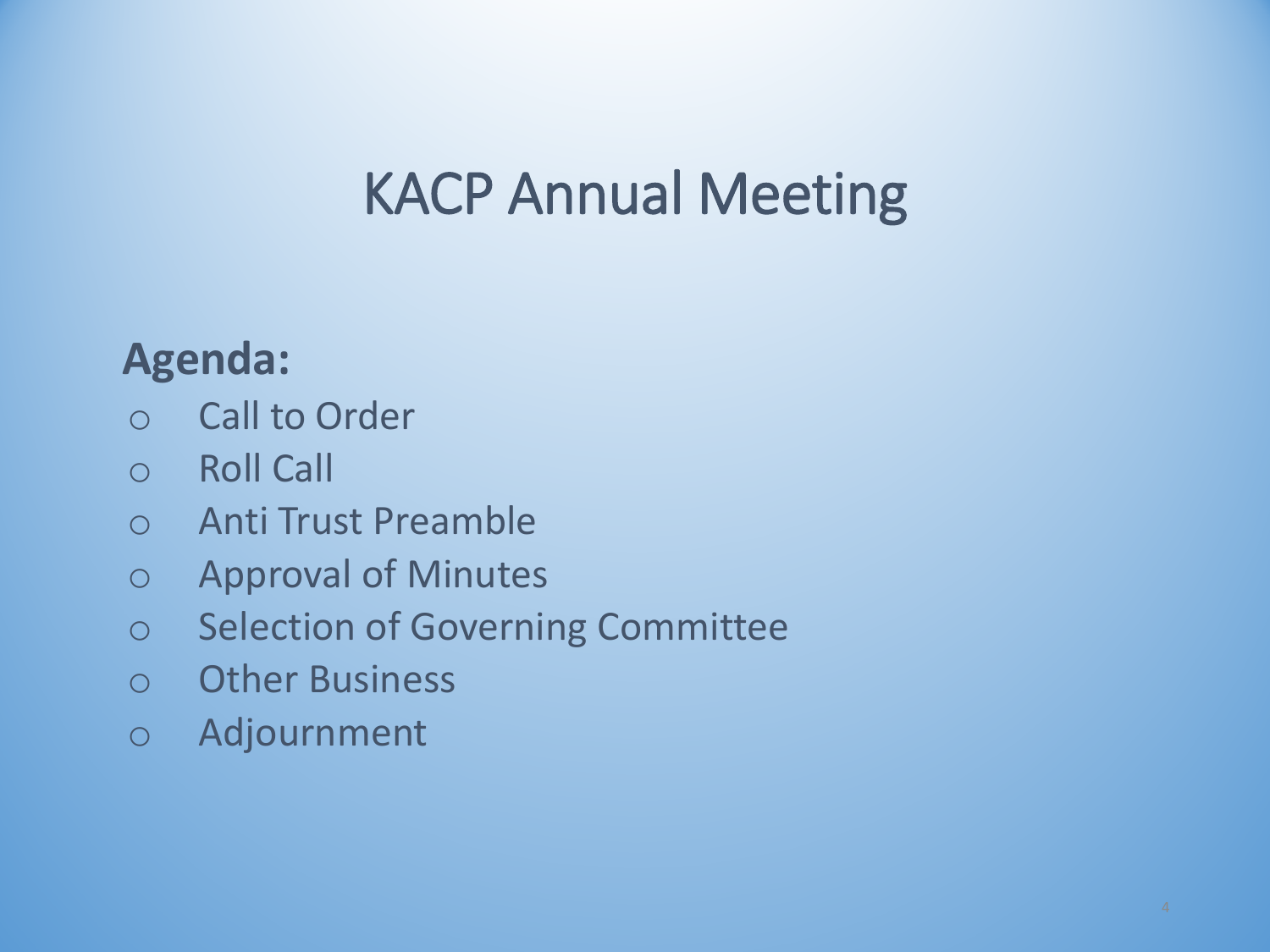### Governing Committee Selection

o Roster of Governing Committee Members in handout

o Need motion to approve 2022 Governing Committee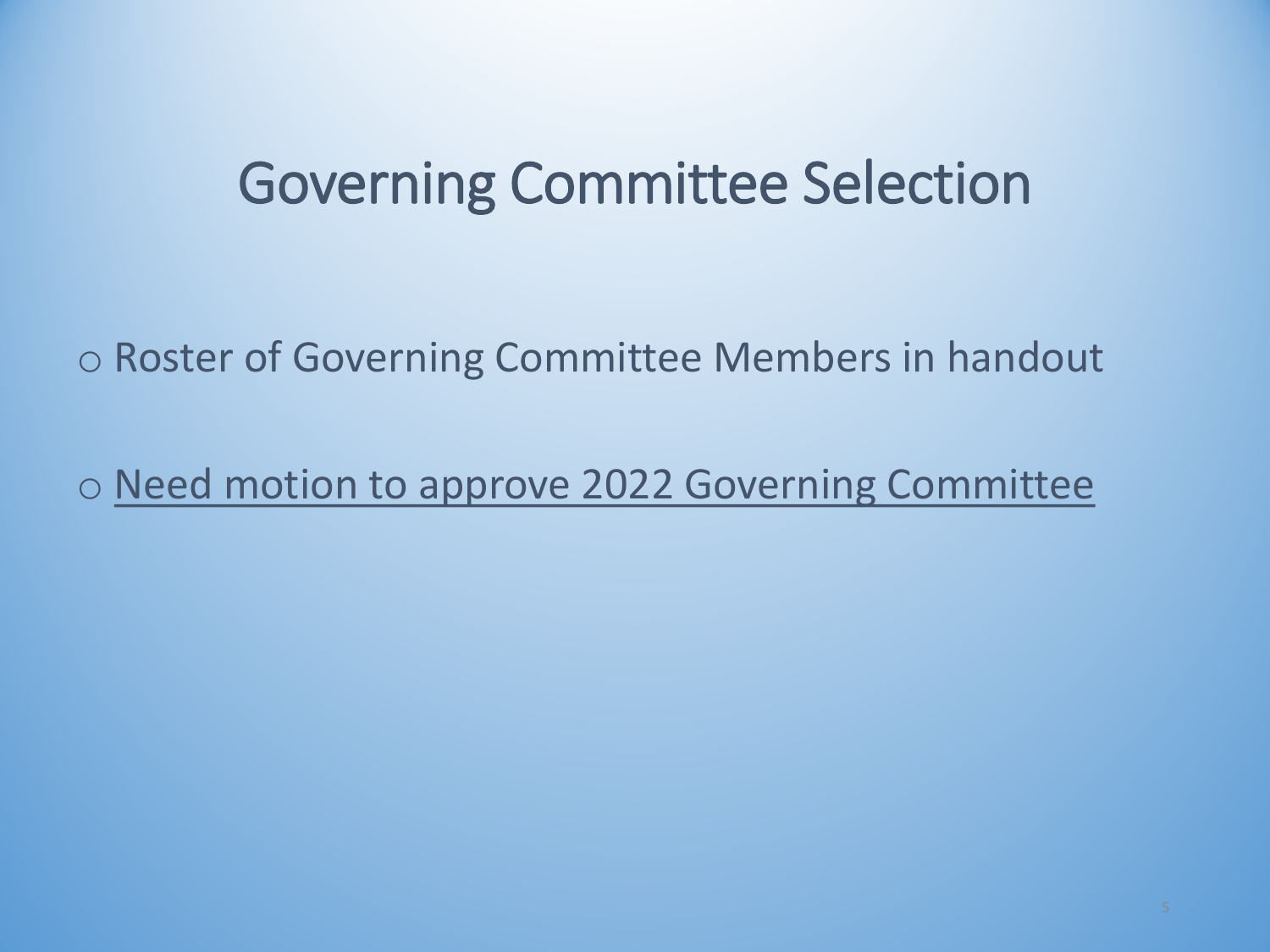o Other Business?

o Adjournment of Annual Meeting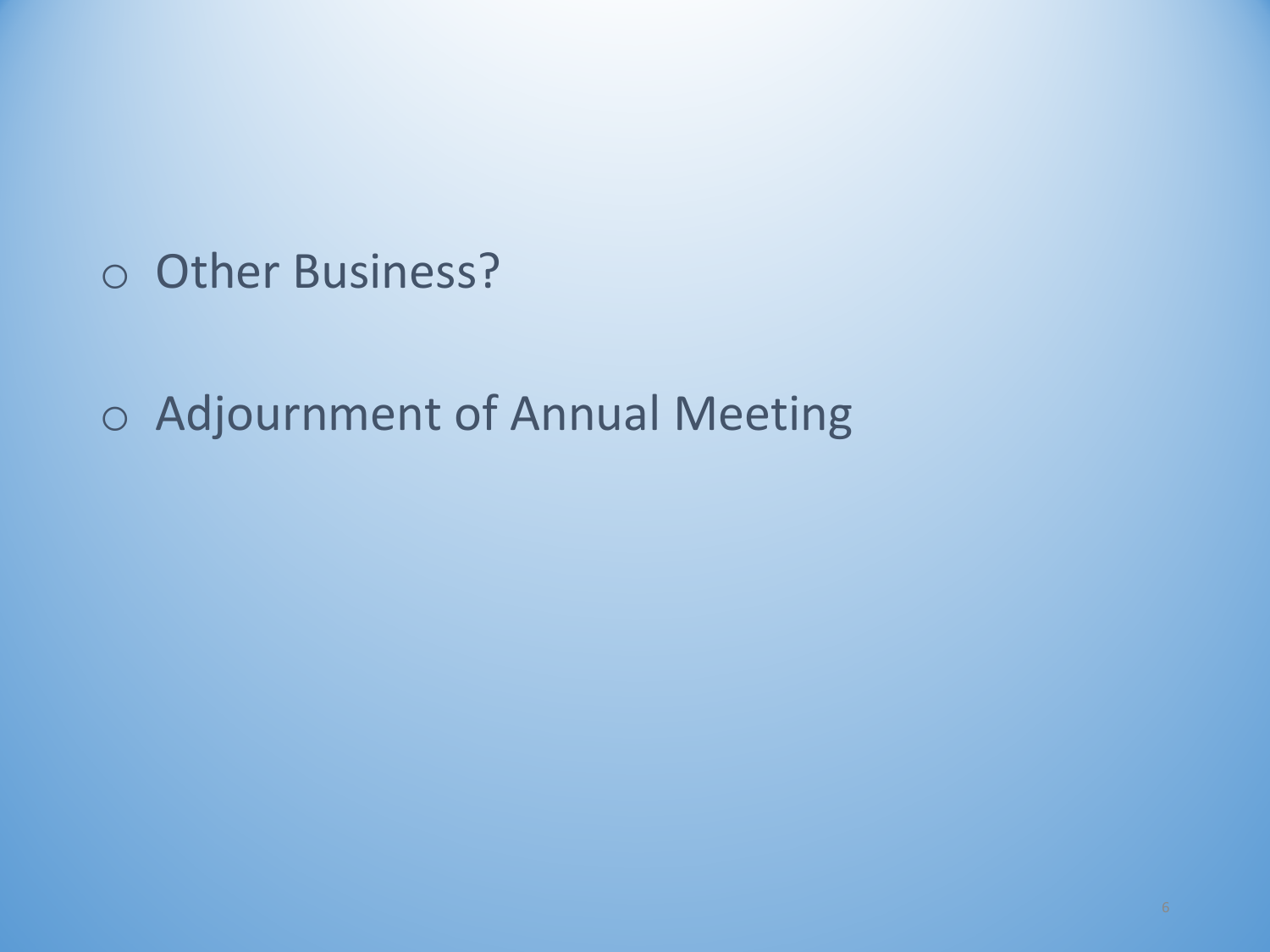# KACP Governing Committee Meeting

### **Agenda:**

- o Call to Order
- o Roll Call
- o Anti-Trust Preamble
- o Approval of Minutes
- o Nominating Committee and Election of Officers
- o Auditor's Report and Financial Statement
- o Secretary-Treasurer's Report
- o Other Business
- o Adjournment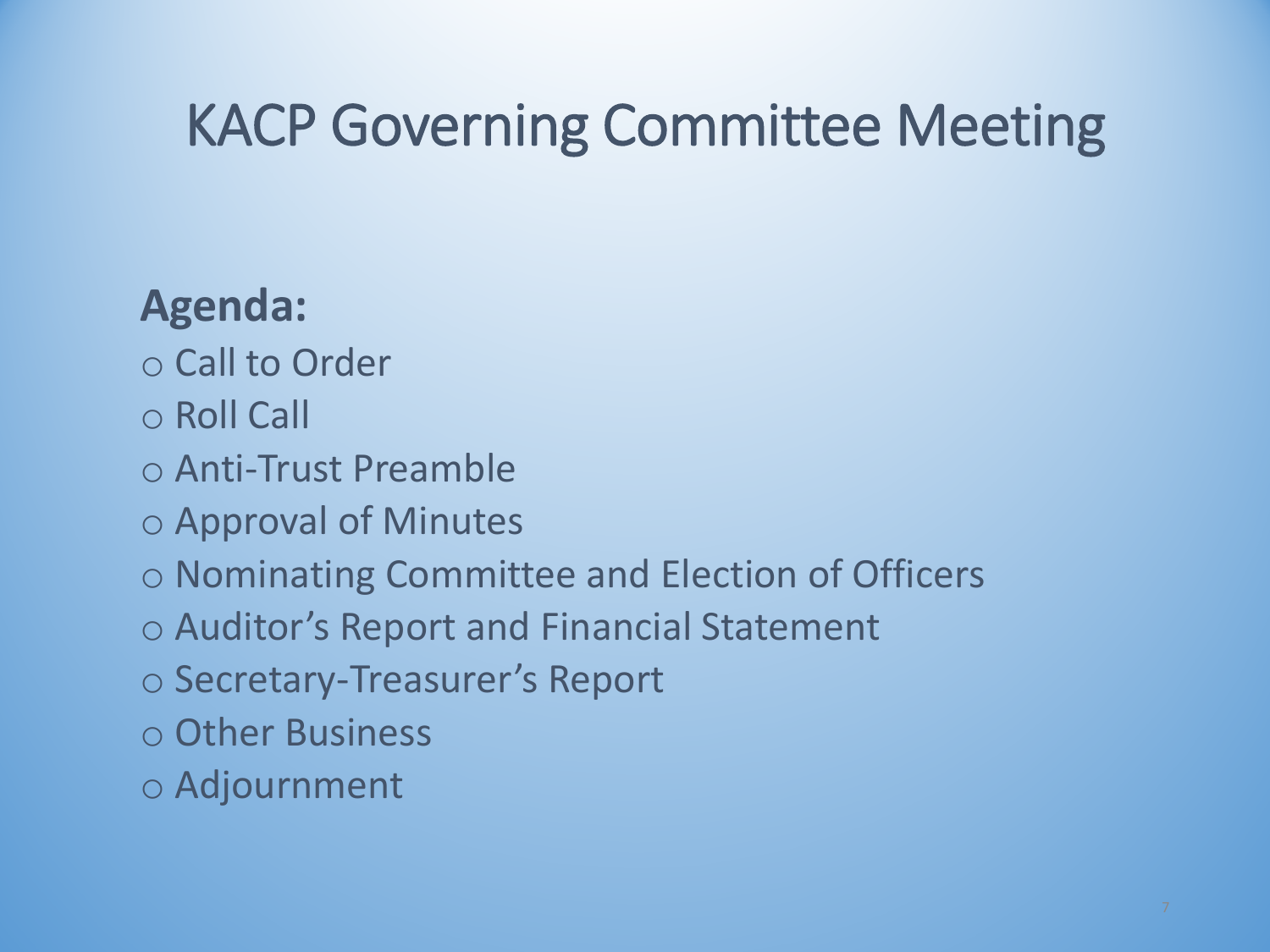## Election of Officers

o Report of Nominating Committee:

• Karen Perdue – Kentucky Farm Bureau

o Nominations from floor?

o Election of Officers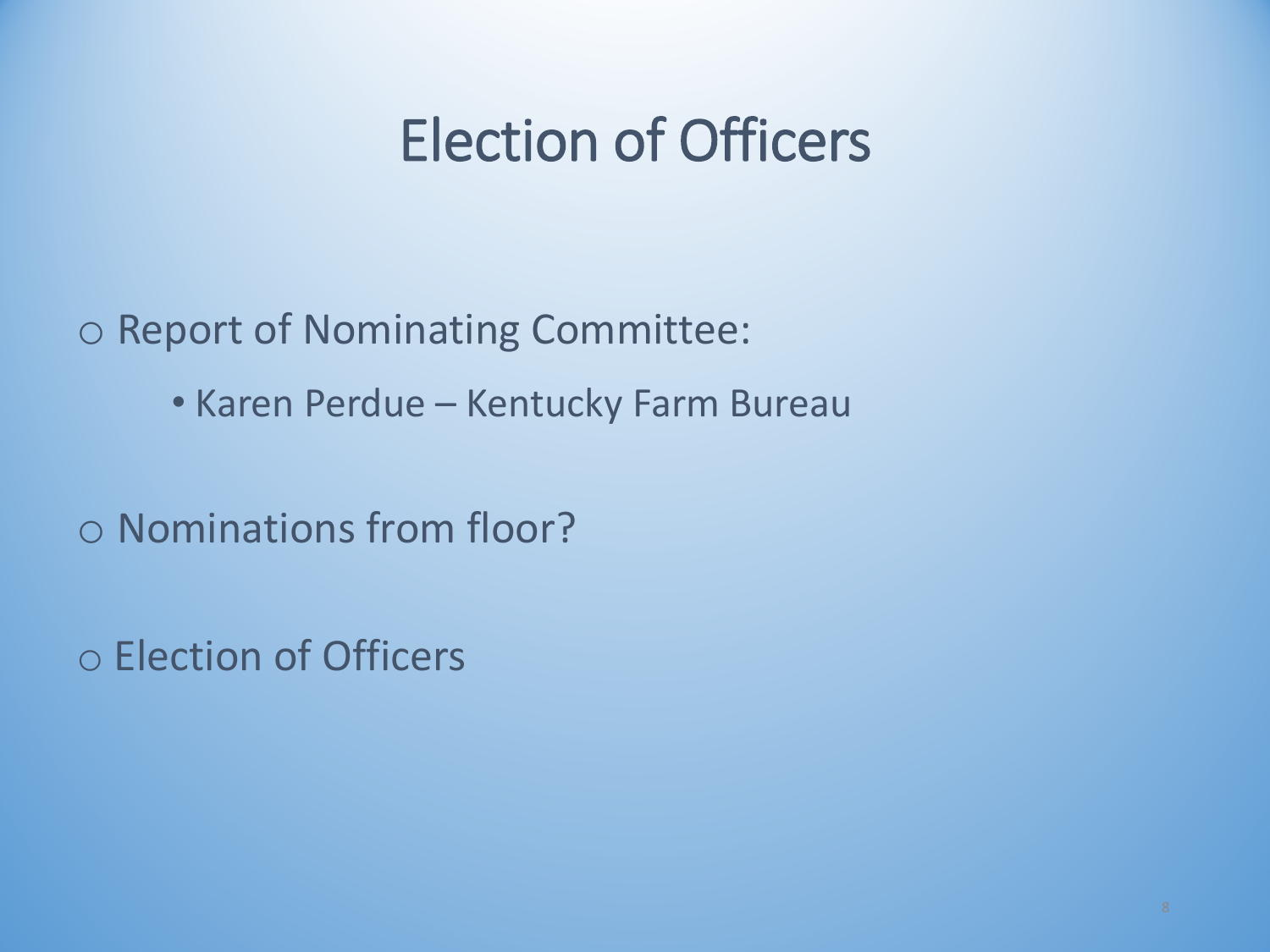### Report of Annual Financial Audit

**Deming Malone Livesay & Ostroff -** *Certified Public Accountants*

**Sarah Antle, CPA**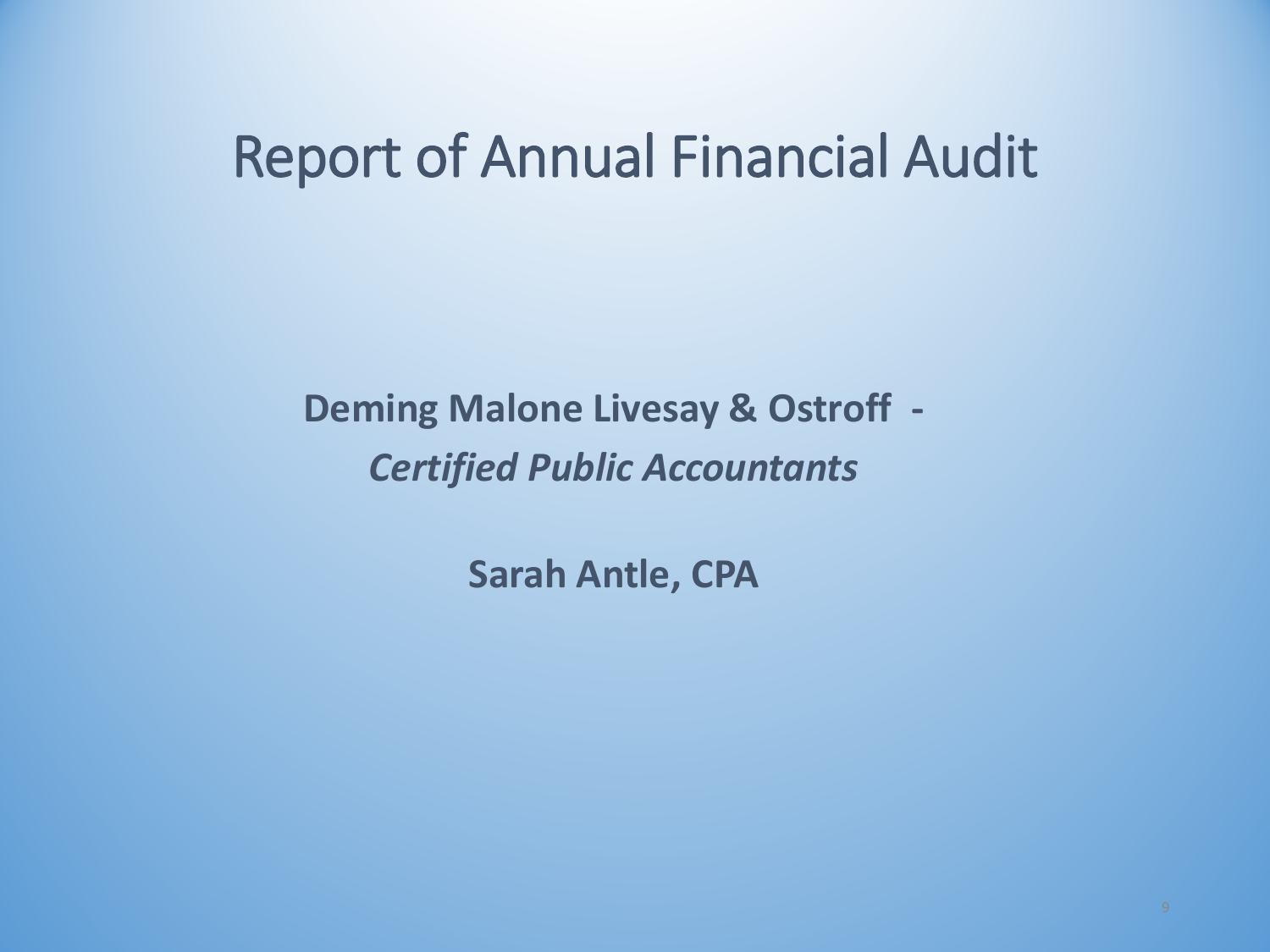### Financial Highlights



#### KENTUCKY ASSIGNED CLAIMS PLAN Year Ended December 31, 2021

| <b>Financial Highlights</b>          | 12/31/2021 |            | 12/31/2020 |            |
|--------------------------------------|------------|------------|------------|------------|
| Cash                                 | S          | 5,894,198  | S.         | 5,819,024  |
| Assessments received                 | S          | 3,076,923  | S          | 3,285,584  |
| Subrogation recovery                 | \$         | 1,846,245  | \$         | 2,371,000  |
| Interest income                      | \$         | 1,899      | S          | 3,742      |
| Membership fees                      | \$         | 400        | S          | 810        |
| Total cash receipts                  | S          | 4,925,467  |            | 5,661,136  |
| Change in cash receipts              |            | $-13.00\%$ |            |            |
| Claims paid                          | \$         | 4,021,950  | S          | 5,537,039  |
| Assessments remitted                 | \$         | 377,157    | S          | 400,816    |
| Salaries and benefits                | \$         | 251,317    | S          | 247,543    |
| Computer                             | \$         | 162.229    | S          | 145,846    |
| Rent                                 | \$         | 11,279     | S          | 12,039     |
| Other                                | \$         | 26,361     | S          | 32,555     |
| Total cash disbursements             | \$         | 4,850,293  | \$         | 6,375,838  |
| Change in cash disbursements         |            | $-23.93%$  |            |            |
| Excess cash receipts (disbursements) | \$         | 75,174     | \$         | (714, 702) |

#### **Comments**

- Financial statements are prepared on the cash basis of accounting
- No new accounting policies adopted or changed during the year
- No internal control related findings to report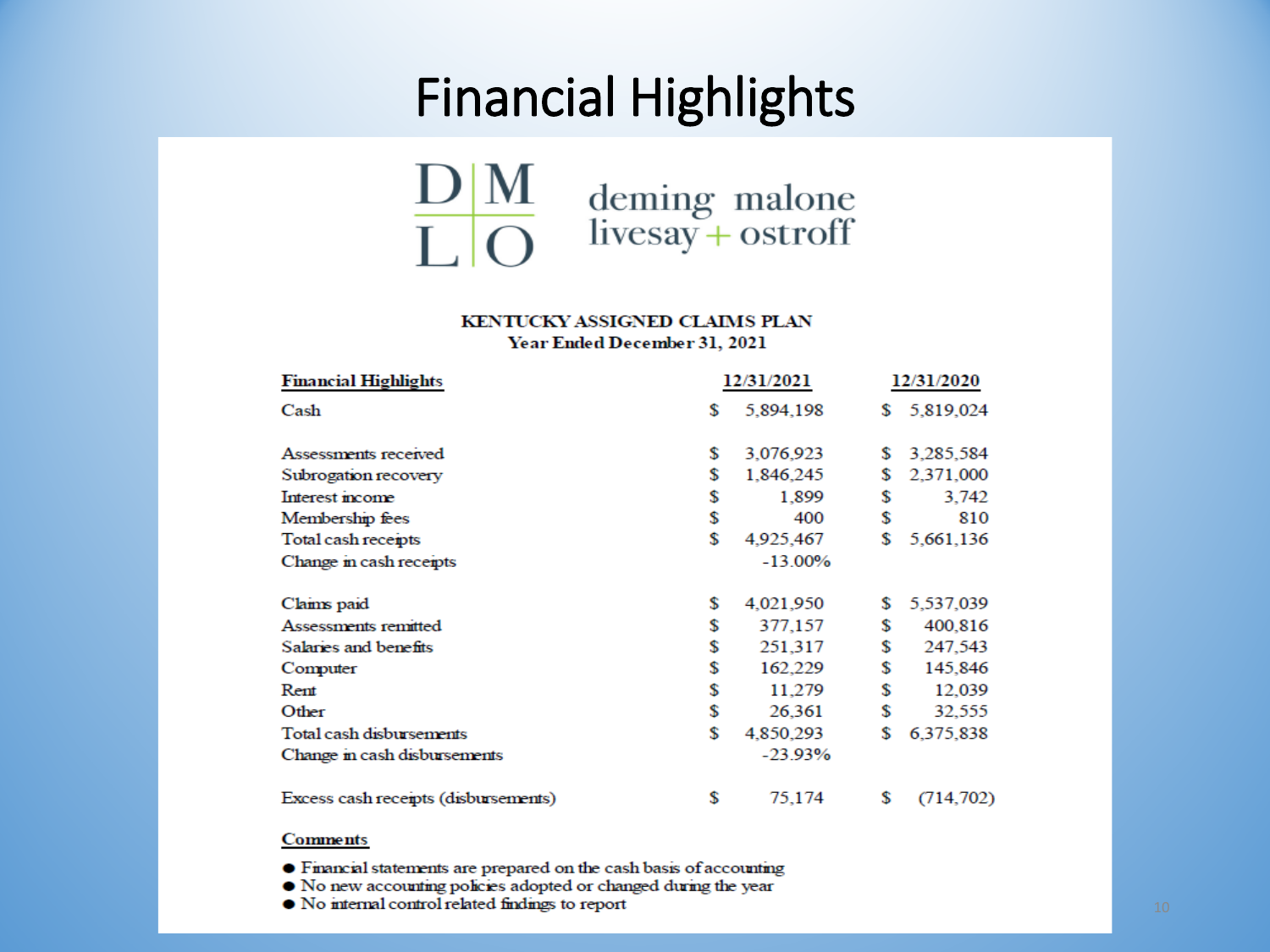### Secretary Treasurer's Report

**Mark Hillis**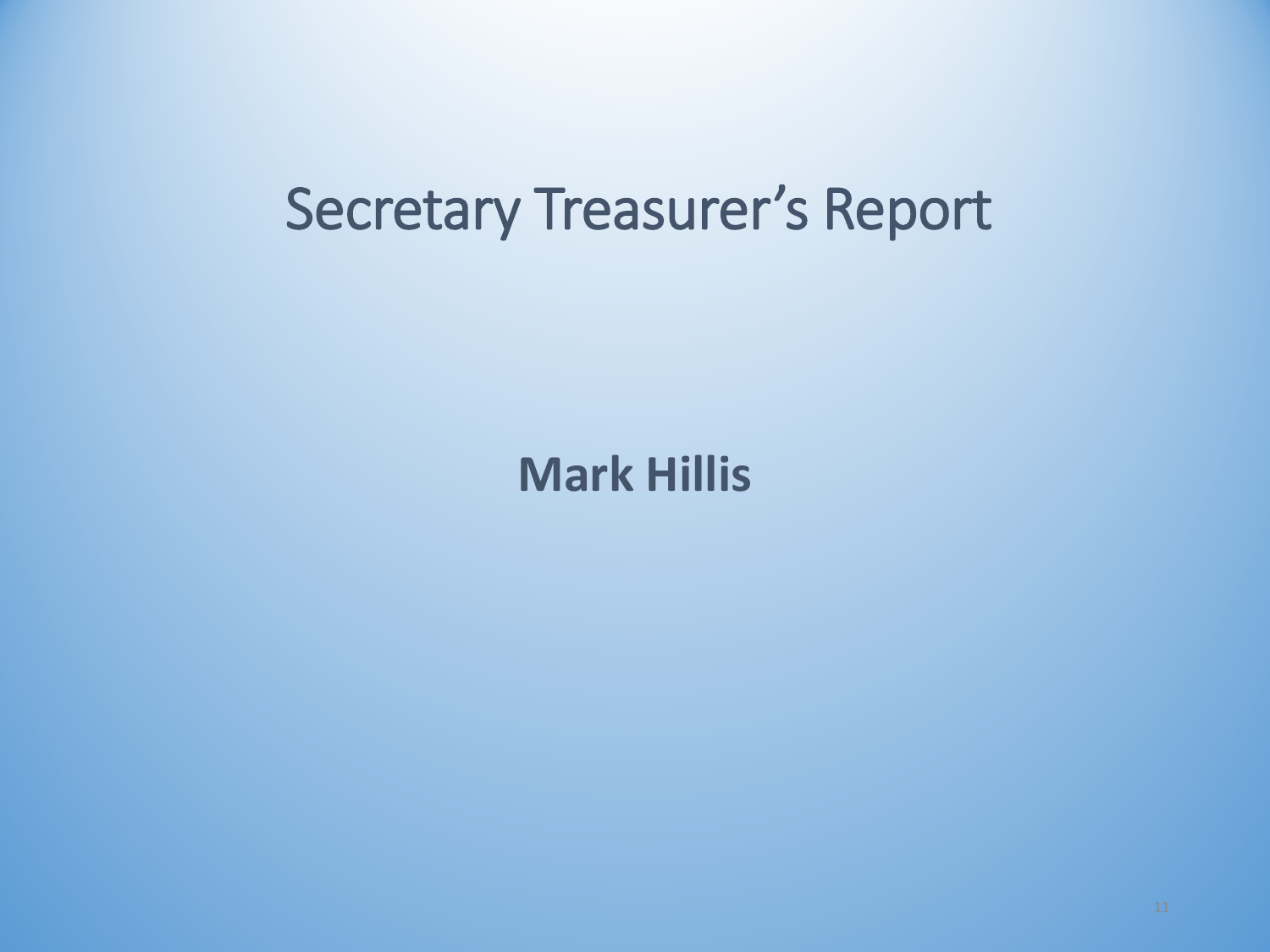### 2022 Manager's Report

∘ 2021 Year End Reconciled Bank Balance: (Inclusive of Assessments for 2022 received in 2021)

o On Deposit with Republic Bank: \$5,894,199

- Operating Account: \$2,602,853
- Cash Sweep Account: \$3,291,346

∘ 9 Servicing Carriers – 2021 ∘ 8 Servicing Carriers after March 2022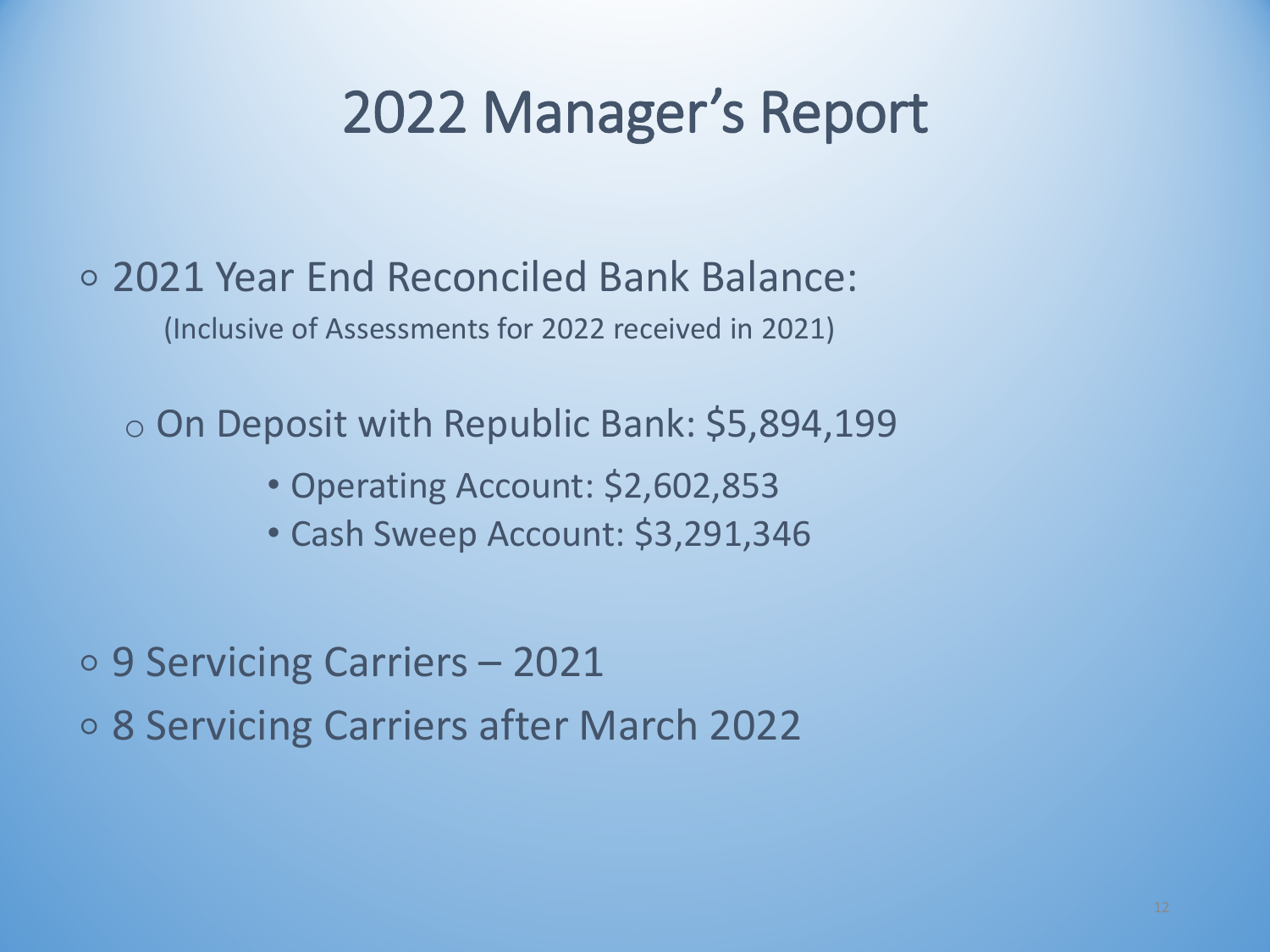# Financial Report

- All assessments have been collected.
- Bank Balance- Republic Bank (as of 3/31/22)
	- \$5,533,000
		- \$4,291,861– Cash Sweep Account
		- \$1,241,139– Operating Account

• 2022 Budget Status through March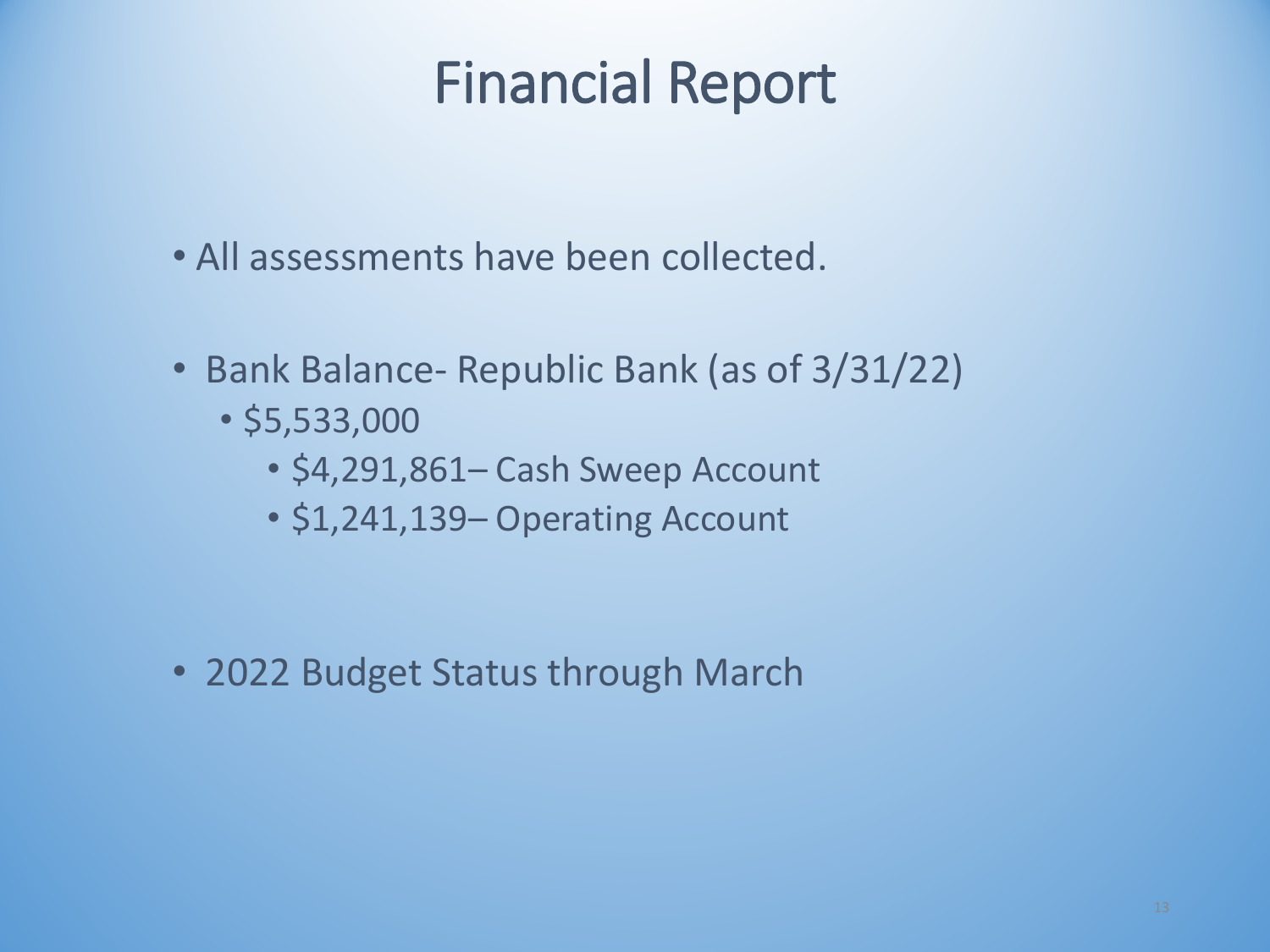# Manager's Report

| <b>Kentucky Assigned Claims Plan</b> |             |               |                  |              |                  |                |                  |
|--------------------------------------|-------------|---------------|------------------|--------------|------------------|----------------|------------------|
| <b>Report of Activity</b>            |             |               |                  |              |                  |                |                  |
| Year                                 | 2018        | 2019          | ∆ 2019 from 2018 | 2020         | ∆ 2020 from 2019 | 2021           | Δ 2021 from 2020 |
| New Claims:                          |             |               |                  |              |                  |                |                  |
| Received                             | 905         | 864           | $-4.5%$          | 794          | $-8.1%$          | 736            | $-7.3%$          |
| <b>Rejected</b>                      | 102         | 90            | -11.8%           | 70           | $-22.2%$         | 157            | 124.3%           |
| Assigned                             | 785         | 850           | 8.3%             | 718          | -15.5%           | 579            | $-19.4%$         |
| Closed                               | 920         | 946           | 2.8%             | 965          | 2.0%             | 1185           | 22.8%            |
| Claims Open:                         |             |               |                  |              |                  |                |                  |
| Open/Active                          | 758         | 684           | $-9.8\%$         | 659          | $-3.7%$          | 698            | 5.9%             |
| <b>Pending Subro</b>                 | 1612        | 1557          | $-3.4%$          | 1363         | $-12.5%$         | 731            | $-46.4%$         |
| <b>Benefits Paid</b>                 | \$4,522,813 | \$4,579,539.8 | \$56,727         | 4,463,435.42 | \$116,104        | \$3,204,102.42 | \$1,259,333      |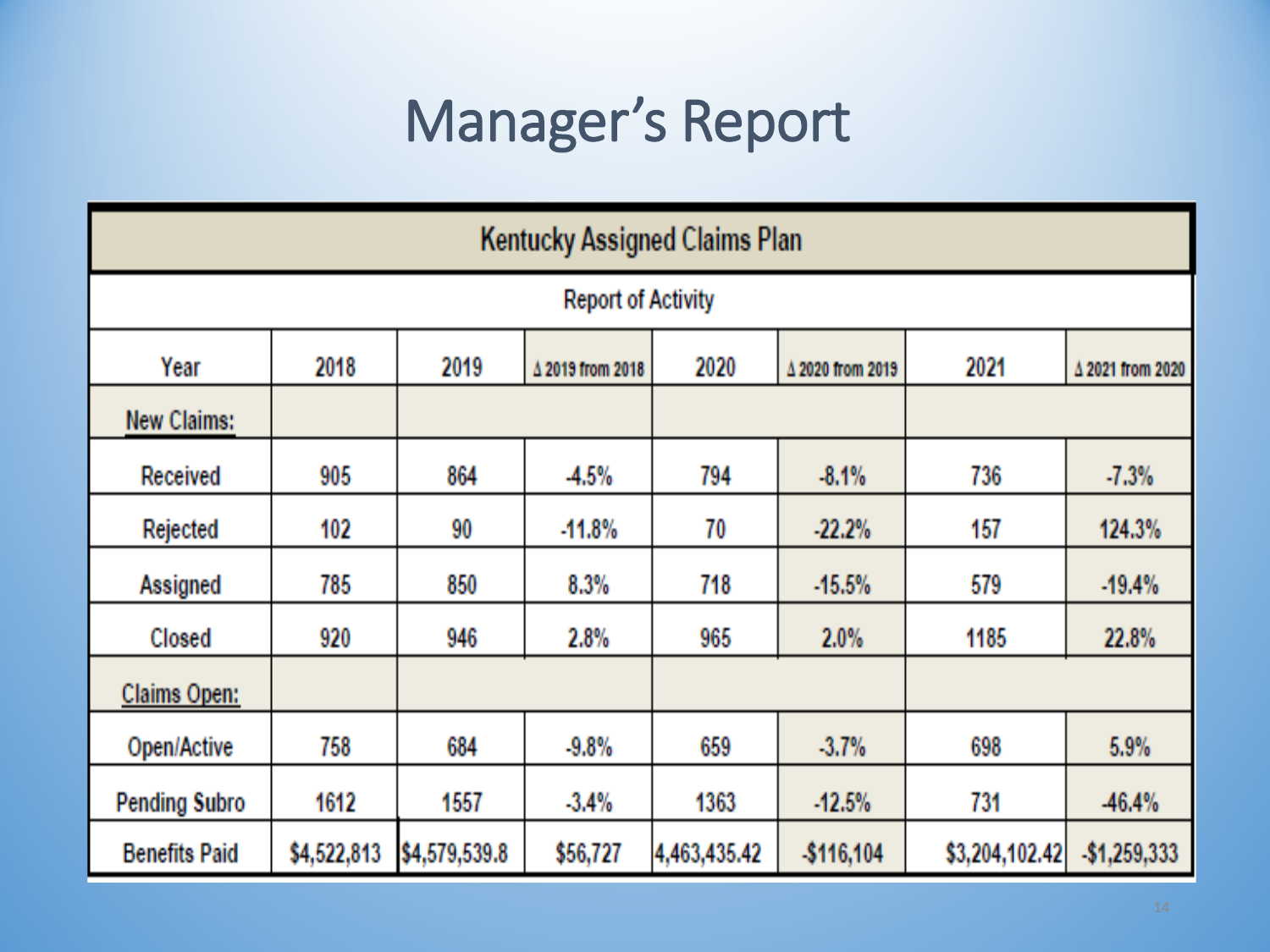# 2021 Budget Results

| <b>Kentucky Assigned Claims Plan</b> |                       |                       |                      |  |  |
|--------------------------------------|-----------------------|-----------------------|----------------------|--|--|
| <b>Budget Status</b>                 |                       |                       |                      |  |  |
|                                      | 2020<br><b>Budget</b> | 2021<br><b>Budget</b> | 2021<br><b>Final</b> |  |  |
| Wages (W-2)                          | \$174,046             | \$168,148             | \$166,899            |  |  |
| <b>Payroll Taxes</b>                 | \$17,405              | \$16,815              | \$12,157             |  |  |
| <b>Pension Benefits</b>              | \$22,974              | \$22,195              | \$16,104             |  |  |
| 401K Match                           | \$5,221               | \$5,044               | \$4,141              |  |  |
| Office Supplies and Equip.           | \$4,600               | \$4,200               | \$2,990              |  |  |
| <b>Professional Services</b>         | \$8,260               | \$7,860               | \$5,321              |  |  |
| <b>Human Resources</b>               | \$1,500               | \$1,500               | \$1,977              |  |  |
| Rent                                 | \$12,144              | \$11,200              | \$11,280             |  |  |
| Telephone and Tel. Equip.            | \$2,100               | \$2,576               | \$3,407              |  |  |
| <b>Travel</b>                        | \$3,200               | \$2,500               | \$1,716              |  |  |
| <b>Meals and Entertainment</b>       | \$1,200               | \$1,200               | \$285                |  |  |
| Insurance - P & C                    | \$11,833              | \$11,450              | \$7,103              |  |  |
| <b>Health and Employee Benefits</b>  | \$37,517              | \$34,226              | \$44,073             |  |  |
| Postage                              | \$2,100               | \$900                 | \$573                |  |  |
| <b>Computer and Systems</b>          | \$75,850              | \$62,390              | \$17,229             |  |  |
| <b>Dues &amp; Subscriptions</b>      | \$500                 | \$400                 | \$825                |  |  |
| <b>Board Meetings</b>                | \$350                 | \$350                 | \$60                 |  |  |
| Education                            | \$300                 | \$300                 | \$<br>÷              |  |  |
| <b>Miscellaneous</b>                 | \$1,300               | \$1,300               | \$261                |  |  |
| <b>Totals</b>                        | \$382,400             | \$354,554             | \$296,401            |  |  |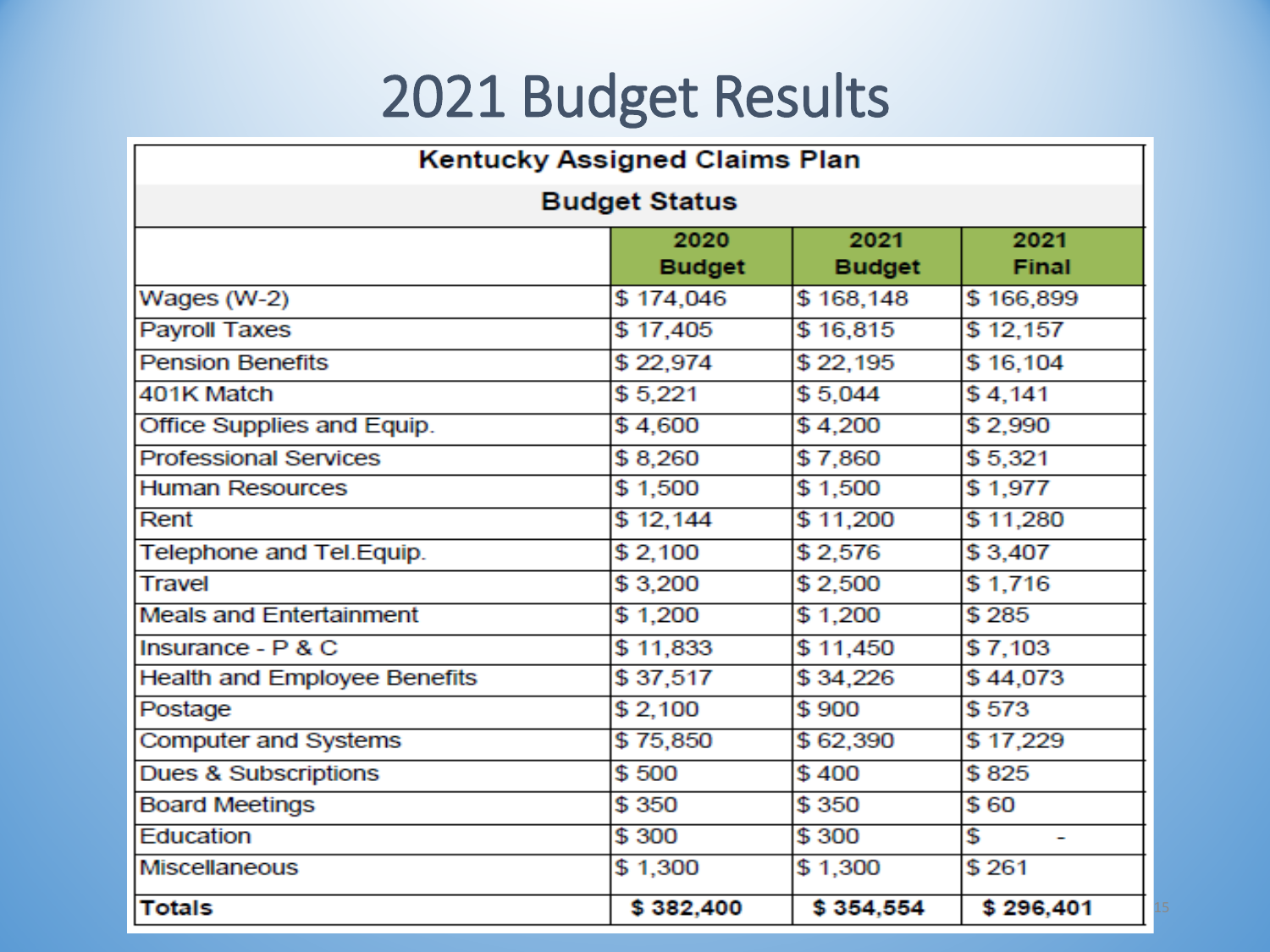### Claims Report

**Carrie Manor**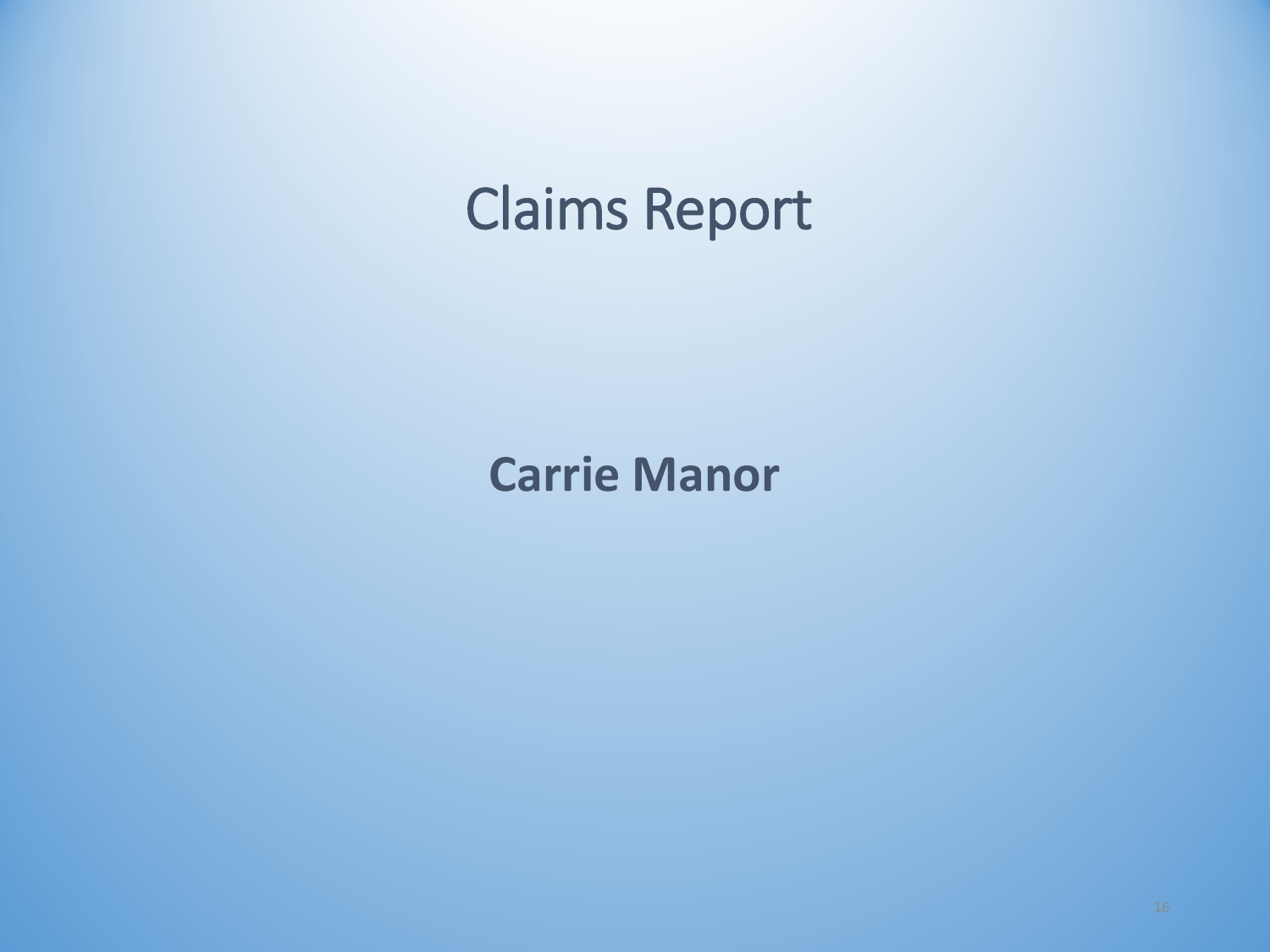## Claim Activity

### **Claims Activity**

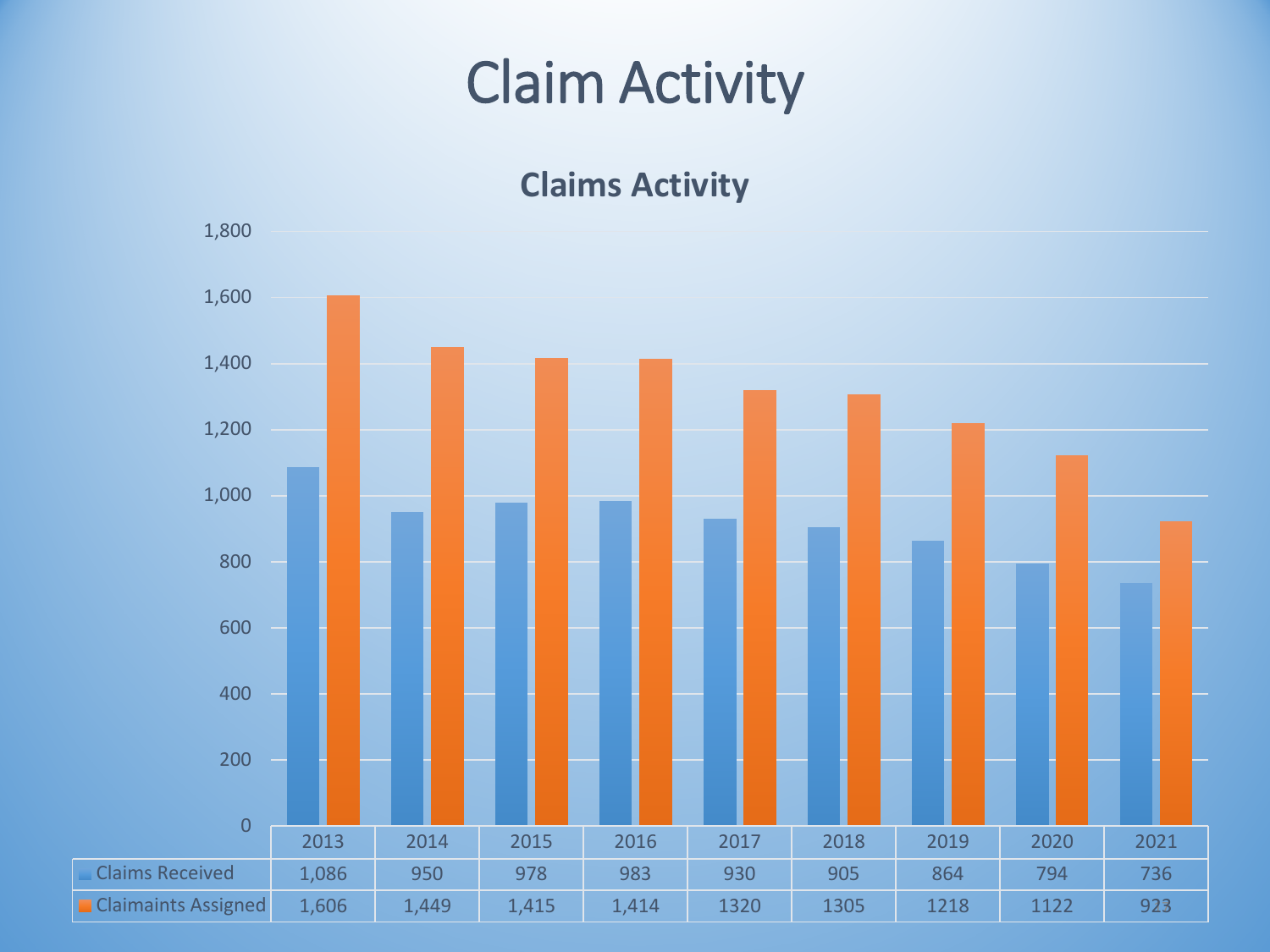### Benefits Paid and Costs

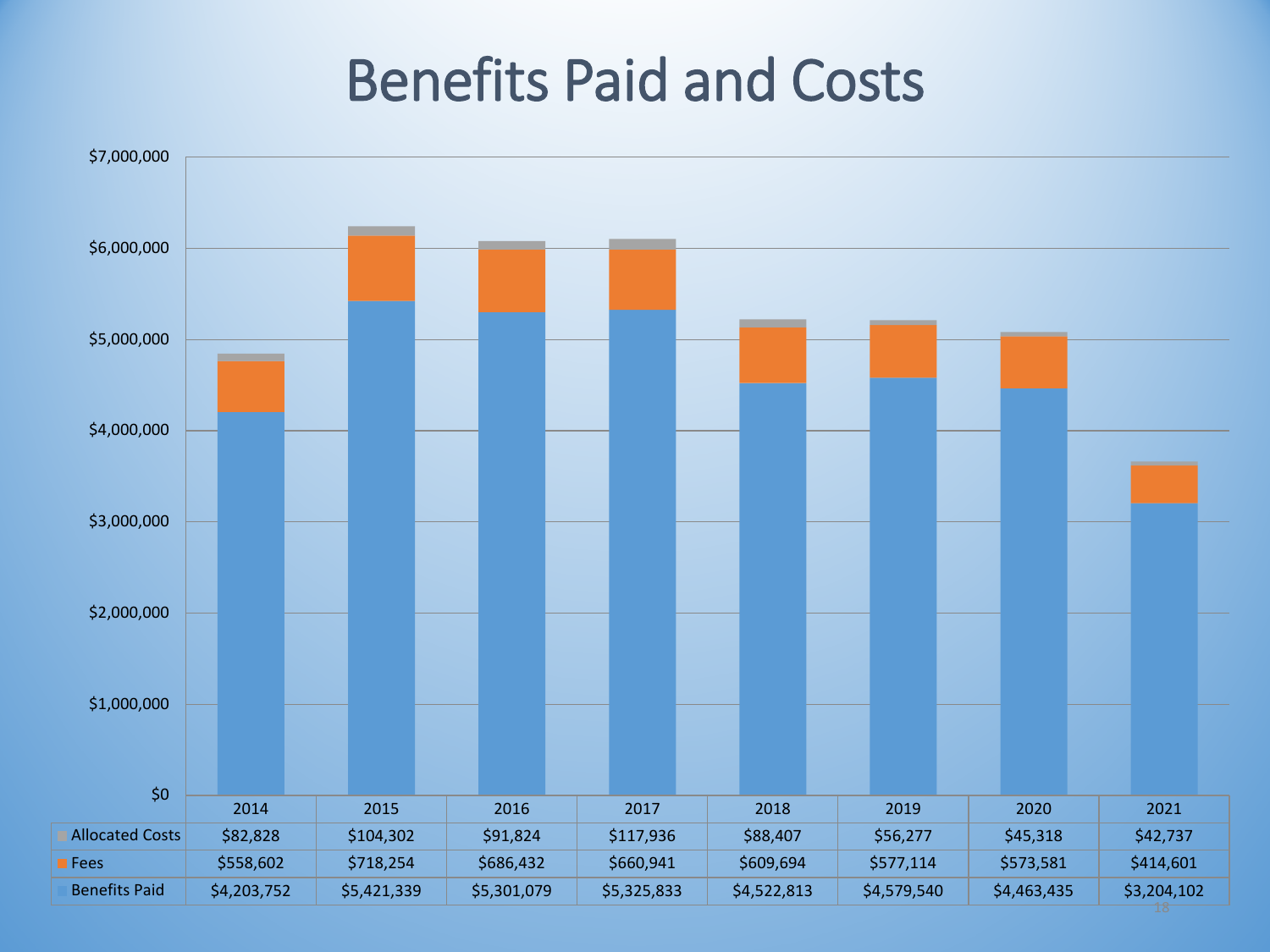### Subrogation

**Subrogation**

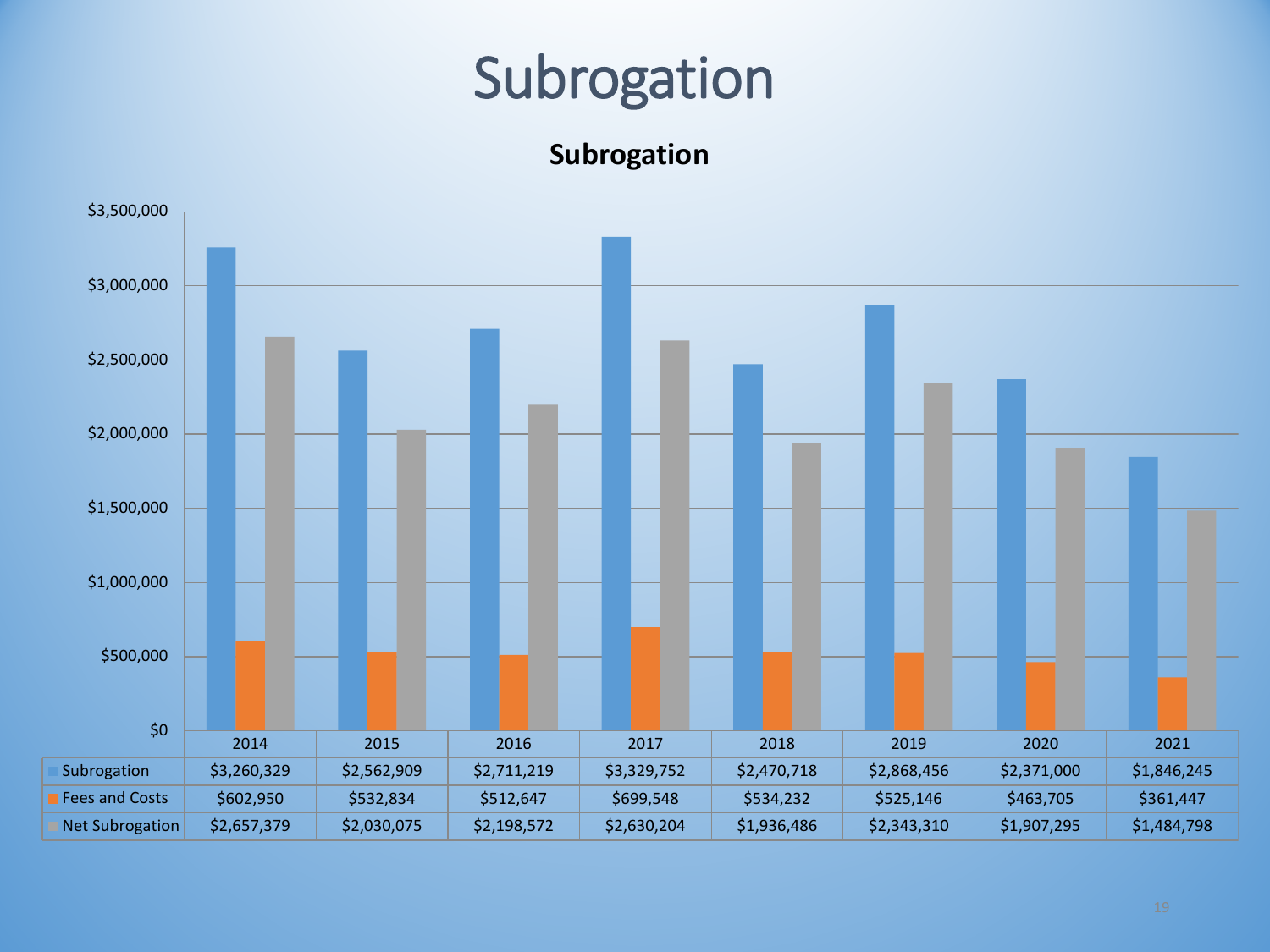### Average Paid

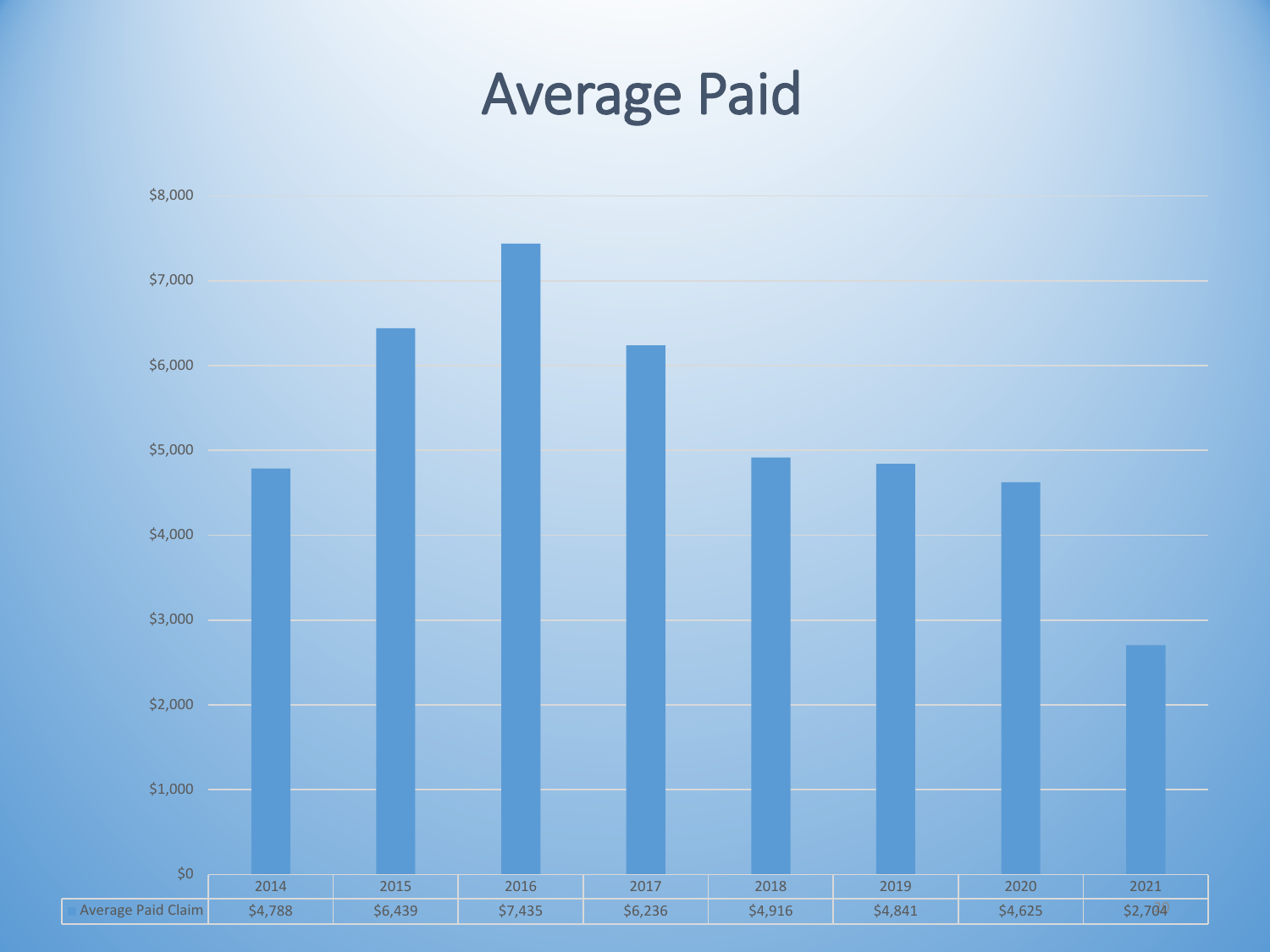# Open and Closed Claims

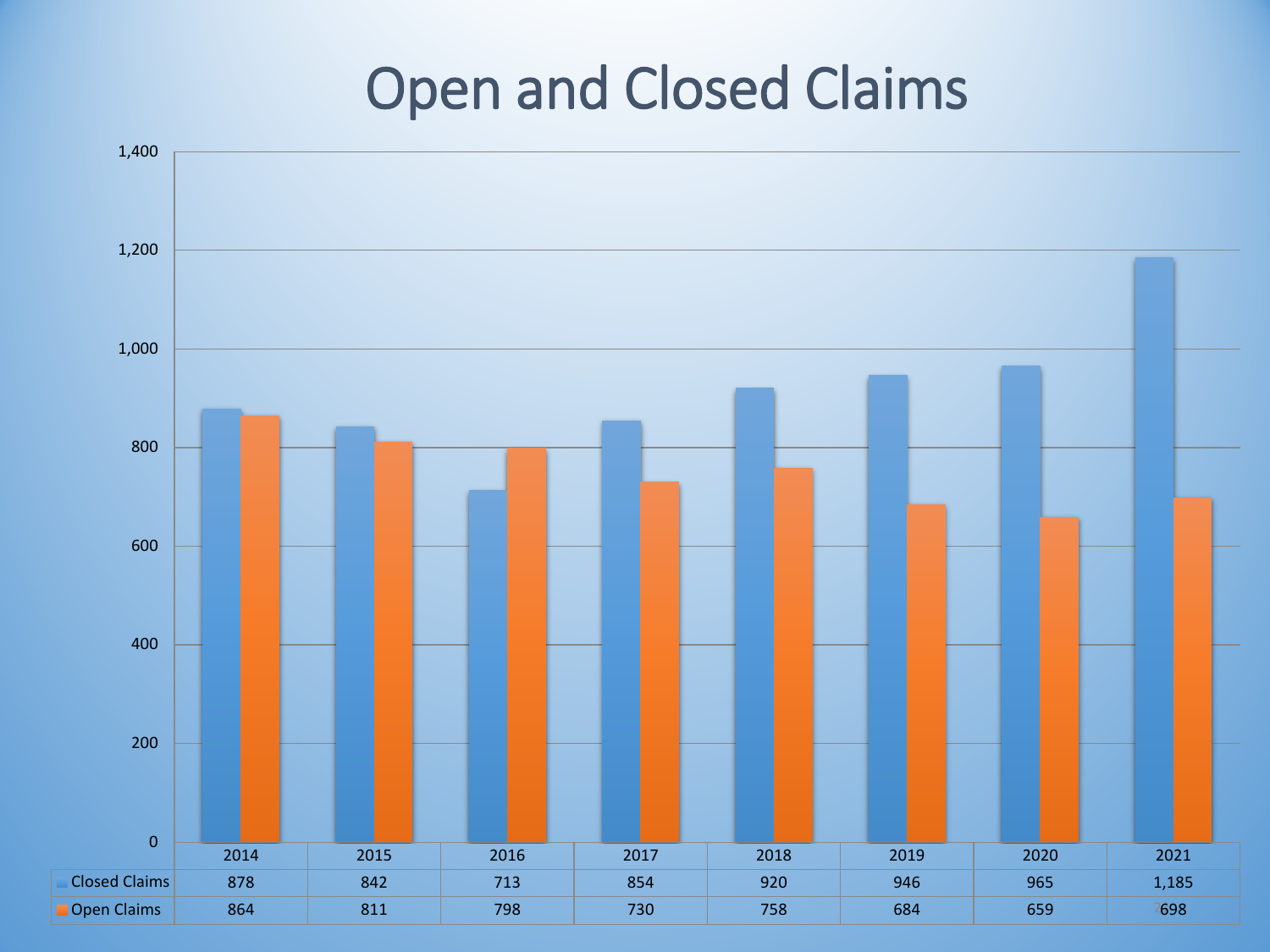### As of March 31st

### o **New Claims**:

- 2021: 227
- 2022: 284

### o **Paid (benefits + fees/costs):**

- 2021: \$1,342,057
- 2022: \$764,243

### o **Subrogation:**

- 2021: \$430,842
- 2022: \$219,744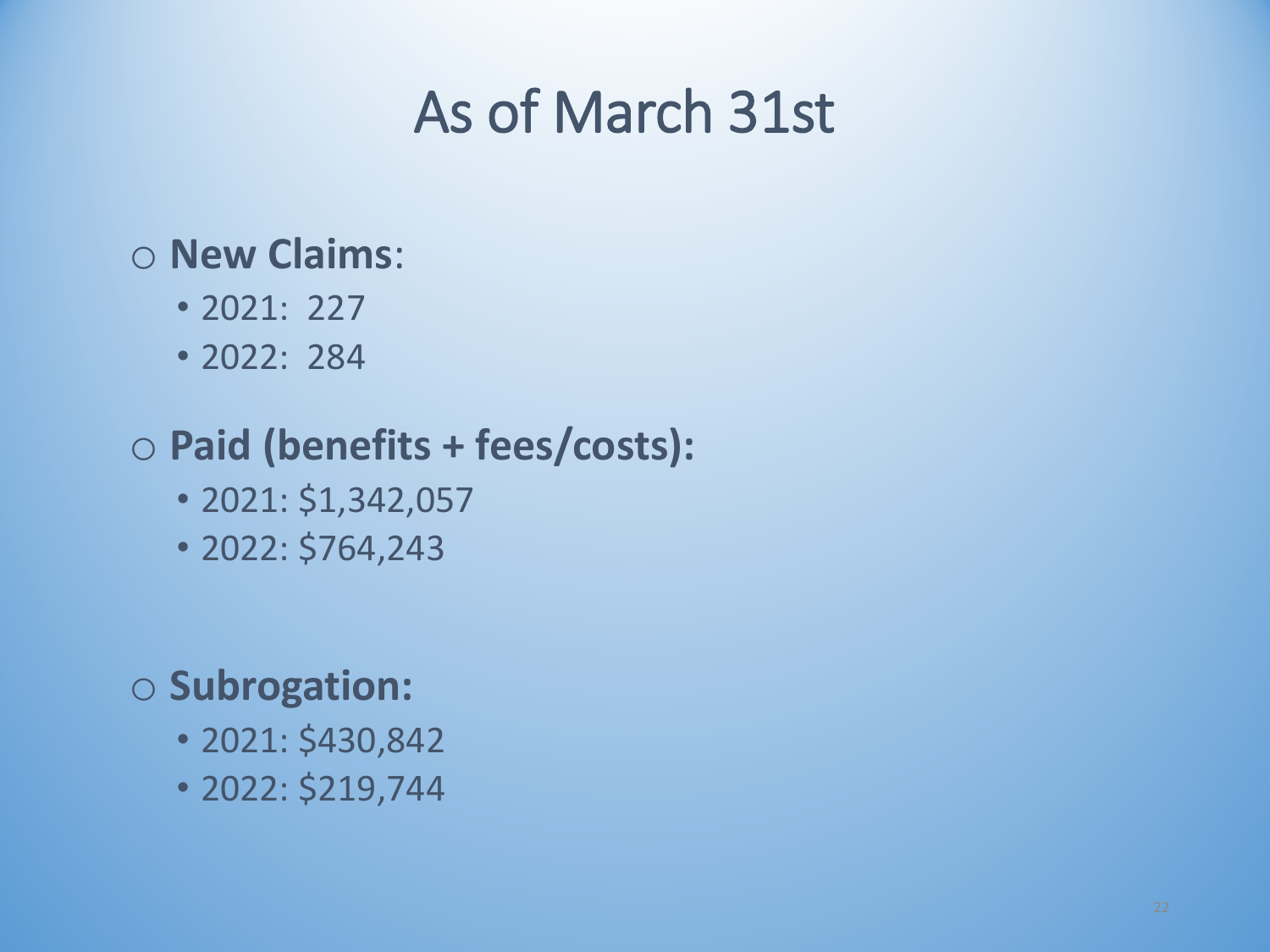## Claims System

New System Updates – Melissa Chlon

• The new system rolled out March 1, 2021.

Cost Breakdown:

- Overall cost of the new system: \$345,000
- Annual maintenance agreement: \$0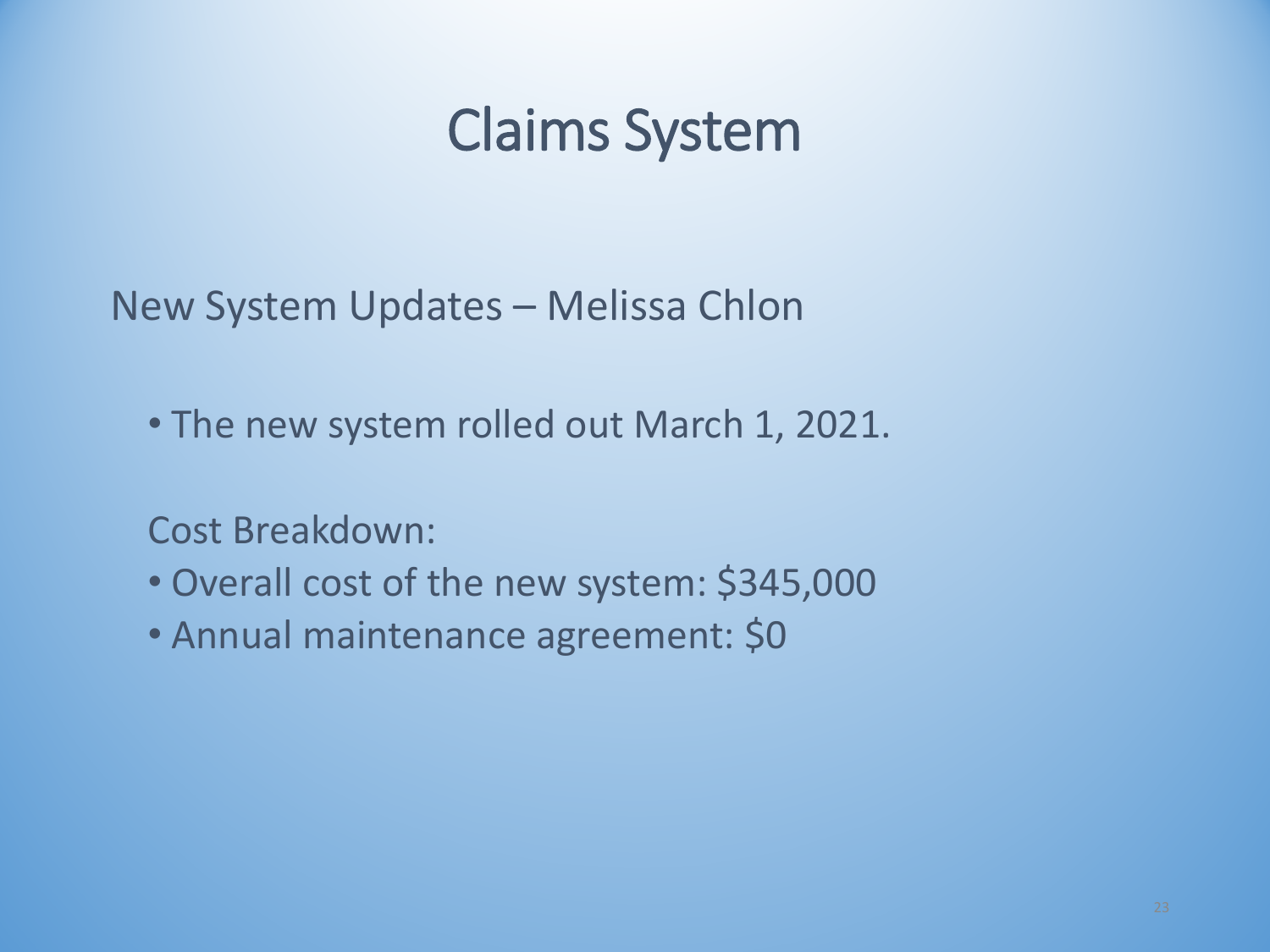### Other Business

o Assessment, Rule 4 Proposed Amendment o Proposed change effective January 1, 2023

Rule 4.

(a) The amounts assessed self-insurers and/or obligated governments (classes 1 and 2) shall be apportioned among respective members of each class on a prorate basis as the number of known self-propelled motor vehicles (1) owned and registered in Kentucky; or (2) operated in Kentucky: or (3) which are made available and offered for operation within the state of Kentucky for rent: whichever is greater, by suchmember bears to the total number of known vehicles in its class as their portion of the assessment.

### o Updated Fee Schedule

- o Increasing minimum from \$250 to \$300 or \$400? And consideration to increase the 10% fee to 15%.
- $\circ$  Increasing subrogation percentage from 15% to 20%
- o Proposed change effective January 1, 2023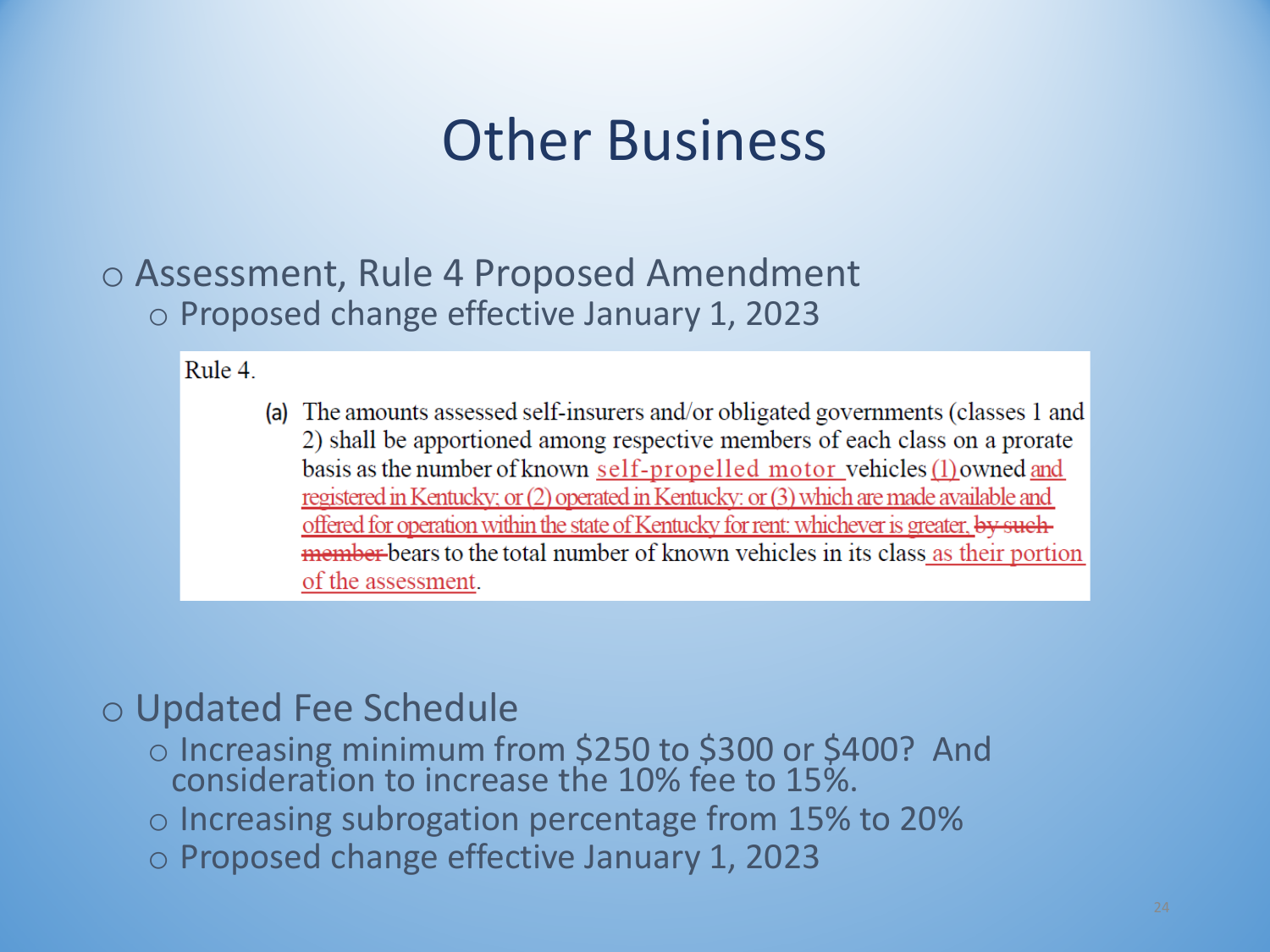o Kentucky Dept. of Insurance Comments

o Other Business

o Next Meeting Dates o September 29, 2022, In-Person o May 11, 2023, Remote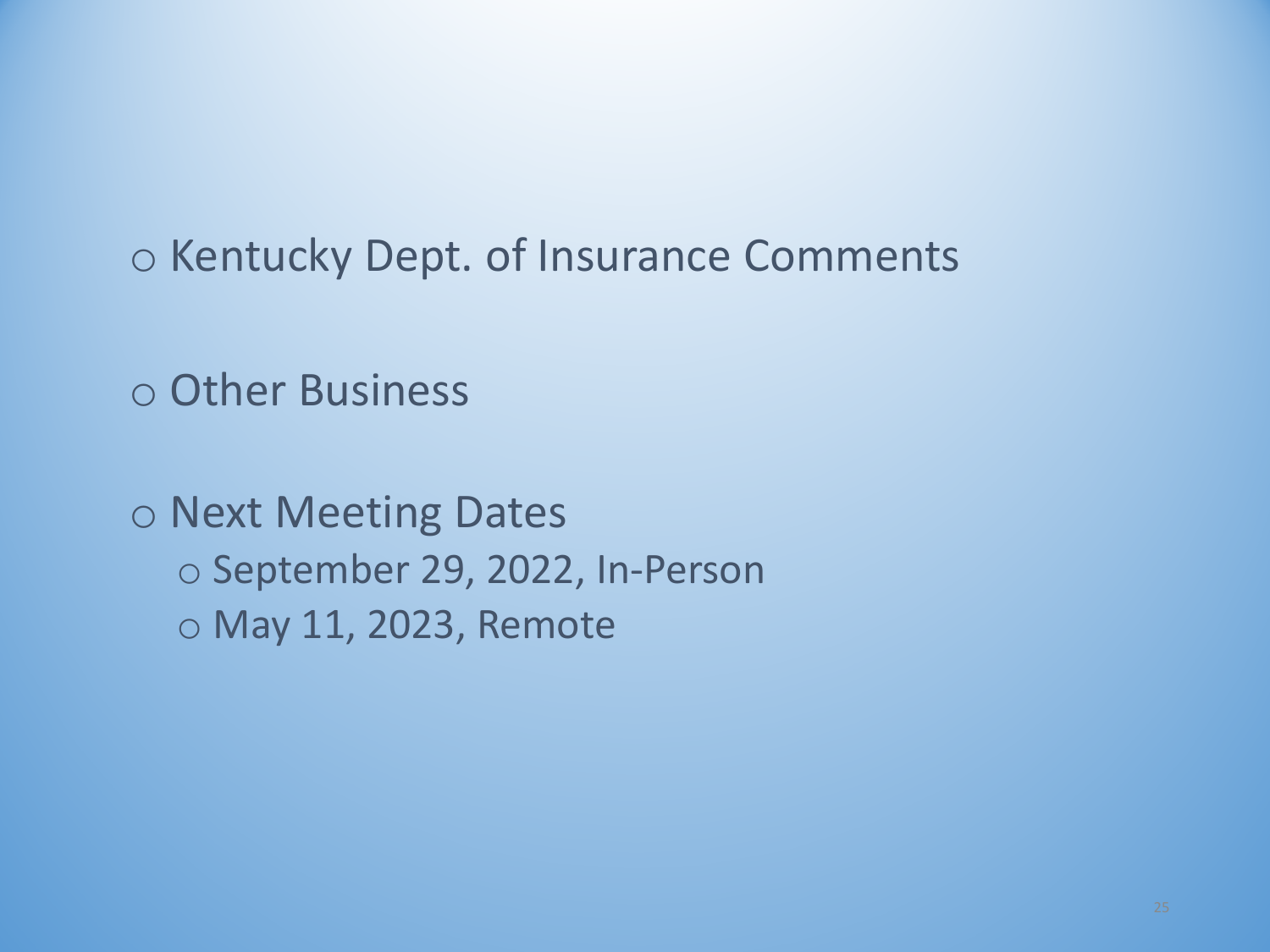Adjournment (Break)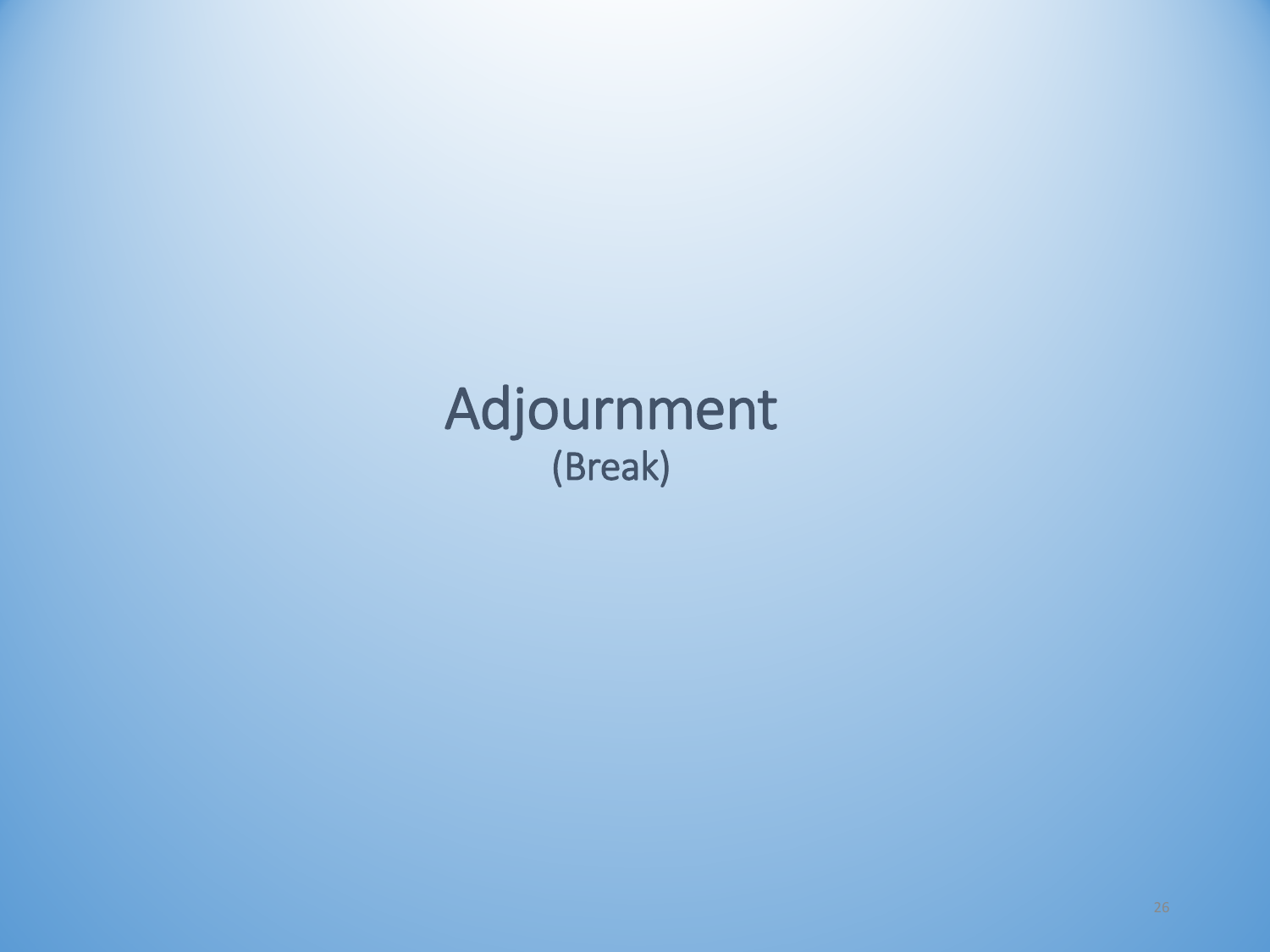# Kentucky Insurance Arbitration Association

**Annual & Board Meetings May 12, 2022**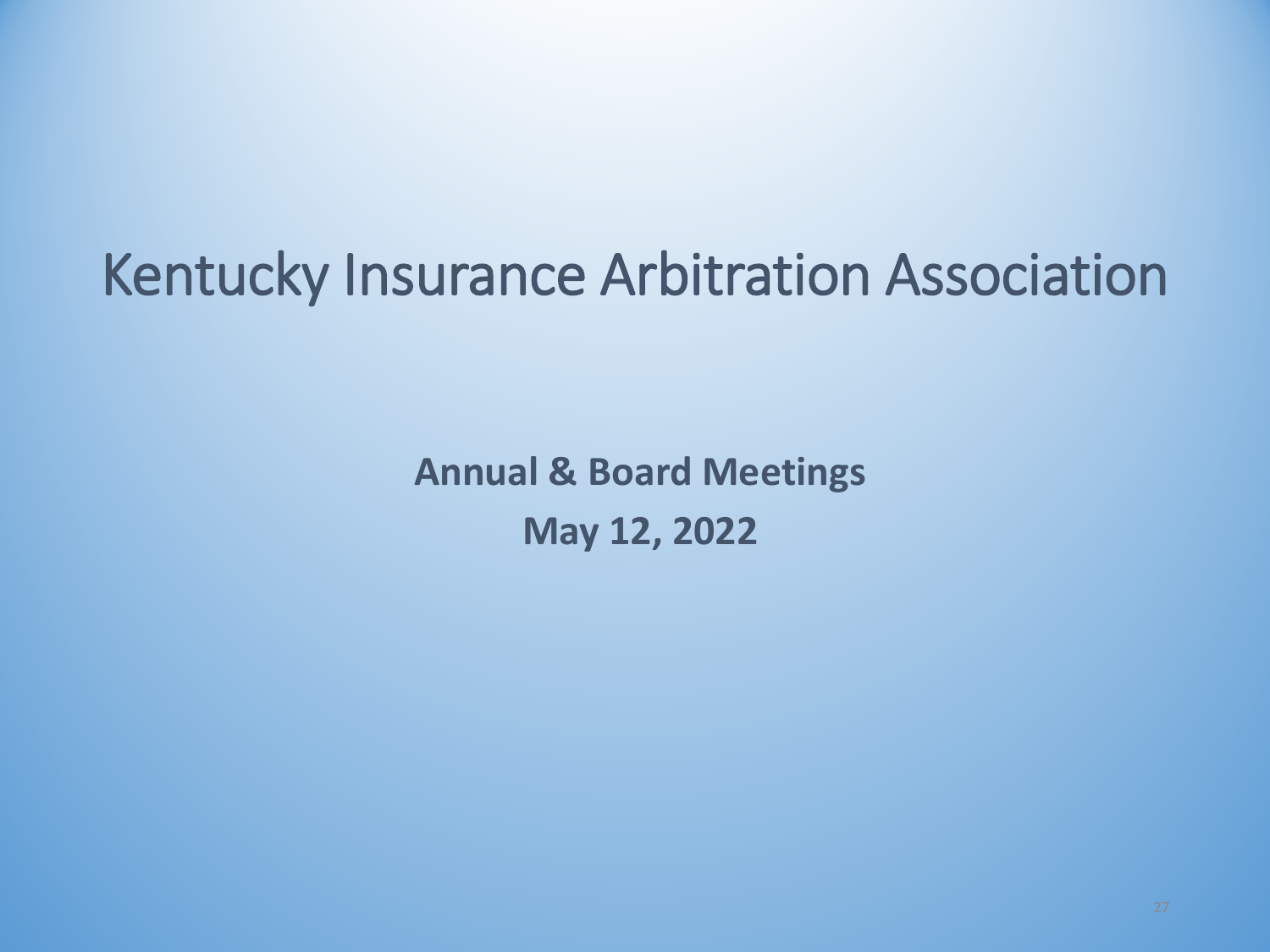# KIAA Meeting Etiquette & Expectations

Keys to a successful meeting

- Please keep your phone on mute to keep background noise to a minimum.
- If you need to step away from the phone, please do not place us on hold, as your hold music would disrupt the presenter.

#### Participation

- Role Call: During role call please unmute your phone. We will call you by name and company. We ask that you verbally confirm you are in attendance.
- Voting: During voting we ask that you unmute your phone. We will ask for verbal affirmation as we do in our in-person meetings.
- Questions: You may ask your question(s) throughout the presentation by unmuting your phone or by typing in the chat box. You may also raise your hand, using the hand icon next to your name in the chat room.
- Motions: We ask those whom motion and second to identify themselves by name.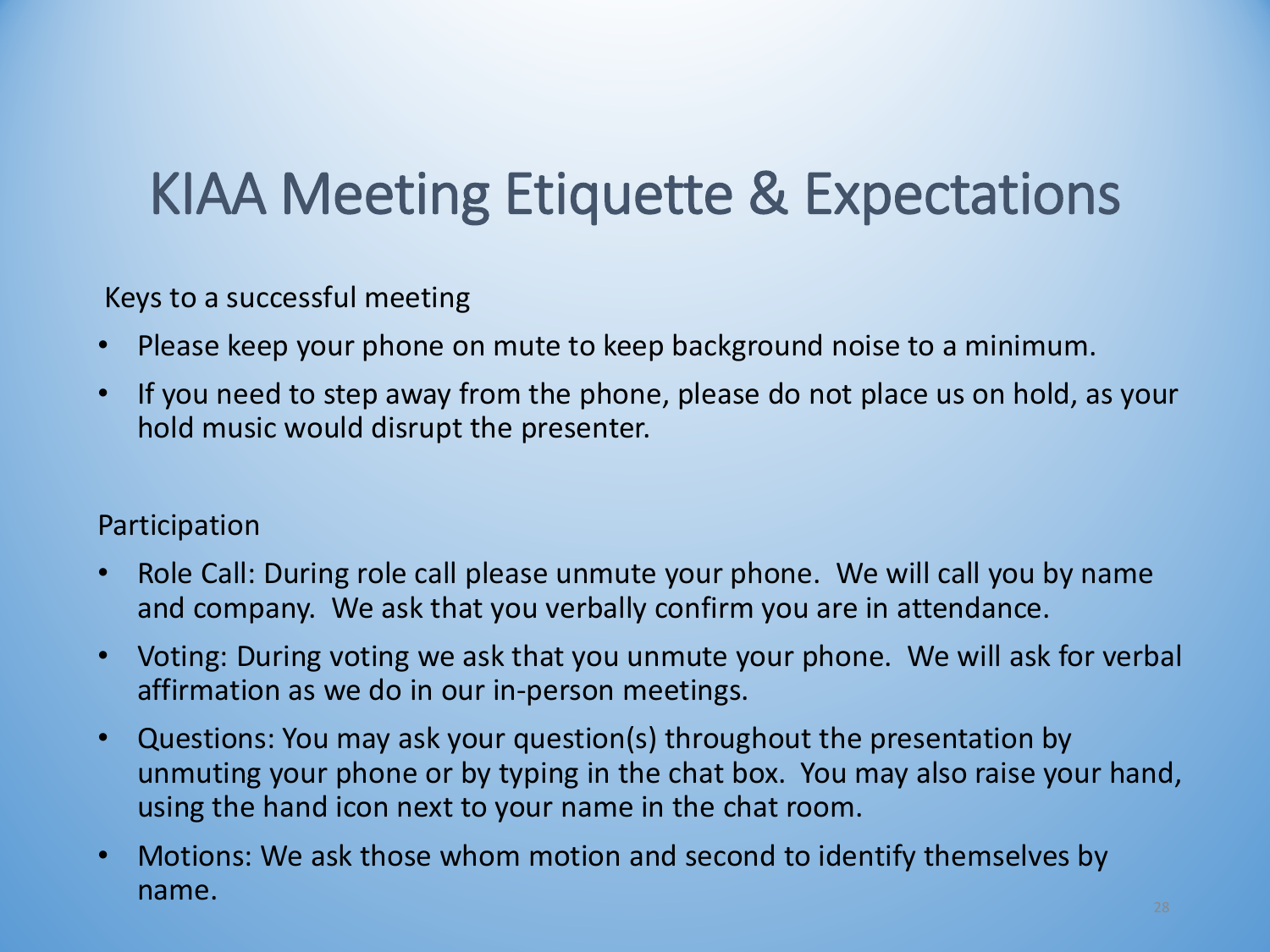## KIAA Annual Meeting

### **Agenda:**

o Call to Order

o Roll Call

o Anti-Trust Preamble

o Approval of Minutes

o Election of Board Members

o Other Business

o Adjournment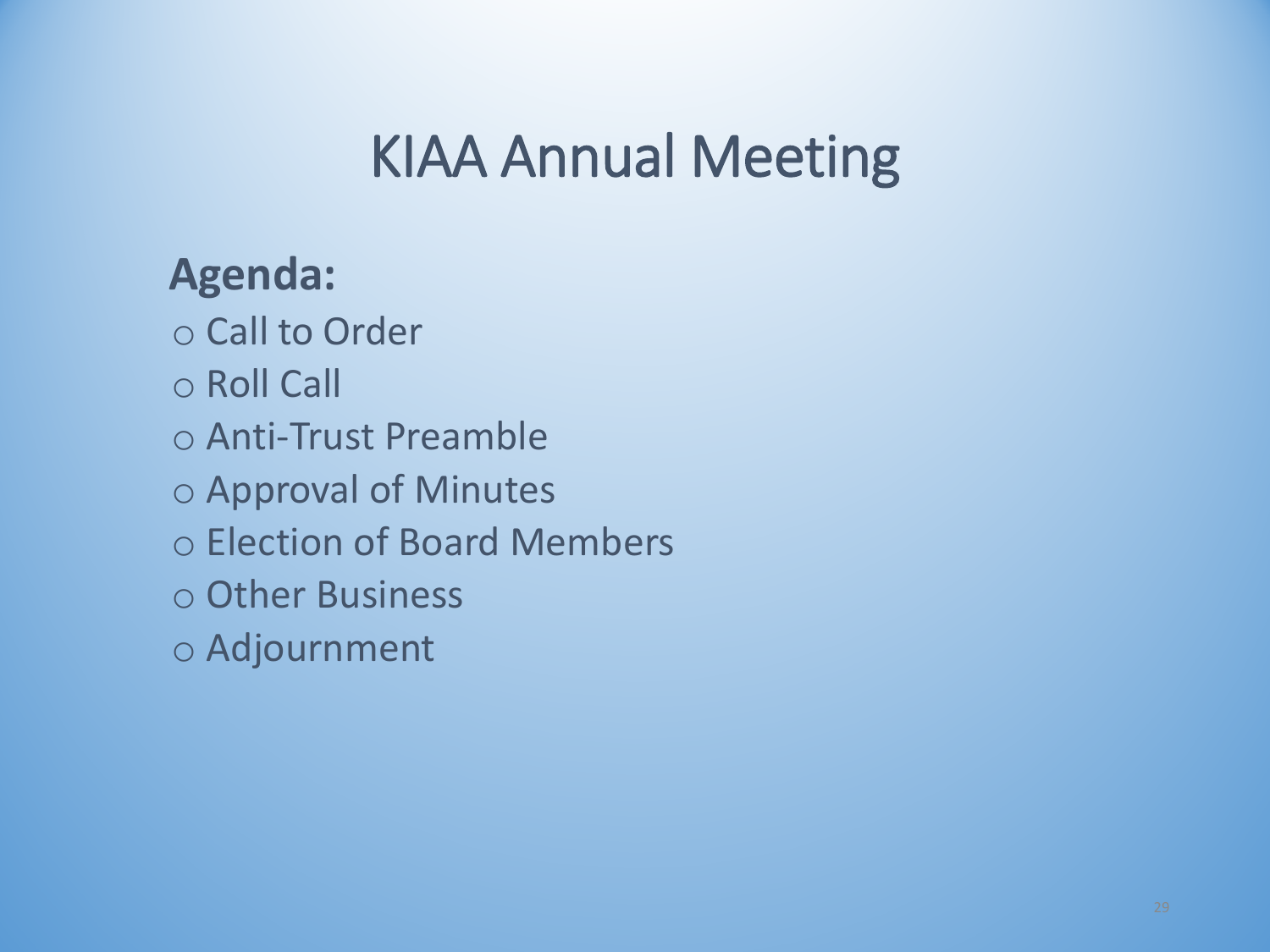### Board Selection

- o Roster of Board Members included in handout
- o No New Board Members
- o Need motion to seat the Board for 2021
	- o Extend 3-year terms for:
		- Christa Hobe Liberty/Safeco Insurance
		- Kim McCollom State Farm Insurance
		- Scot McFarland Allstate Insurance
		- McKenzie Carter Shelter Insurance
		- Karen Perdue Kentucky Farm Bureau Insurance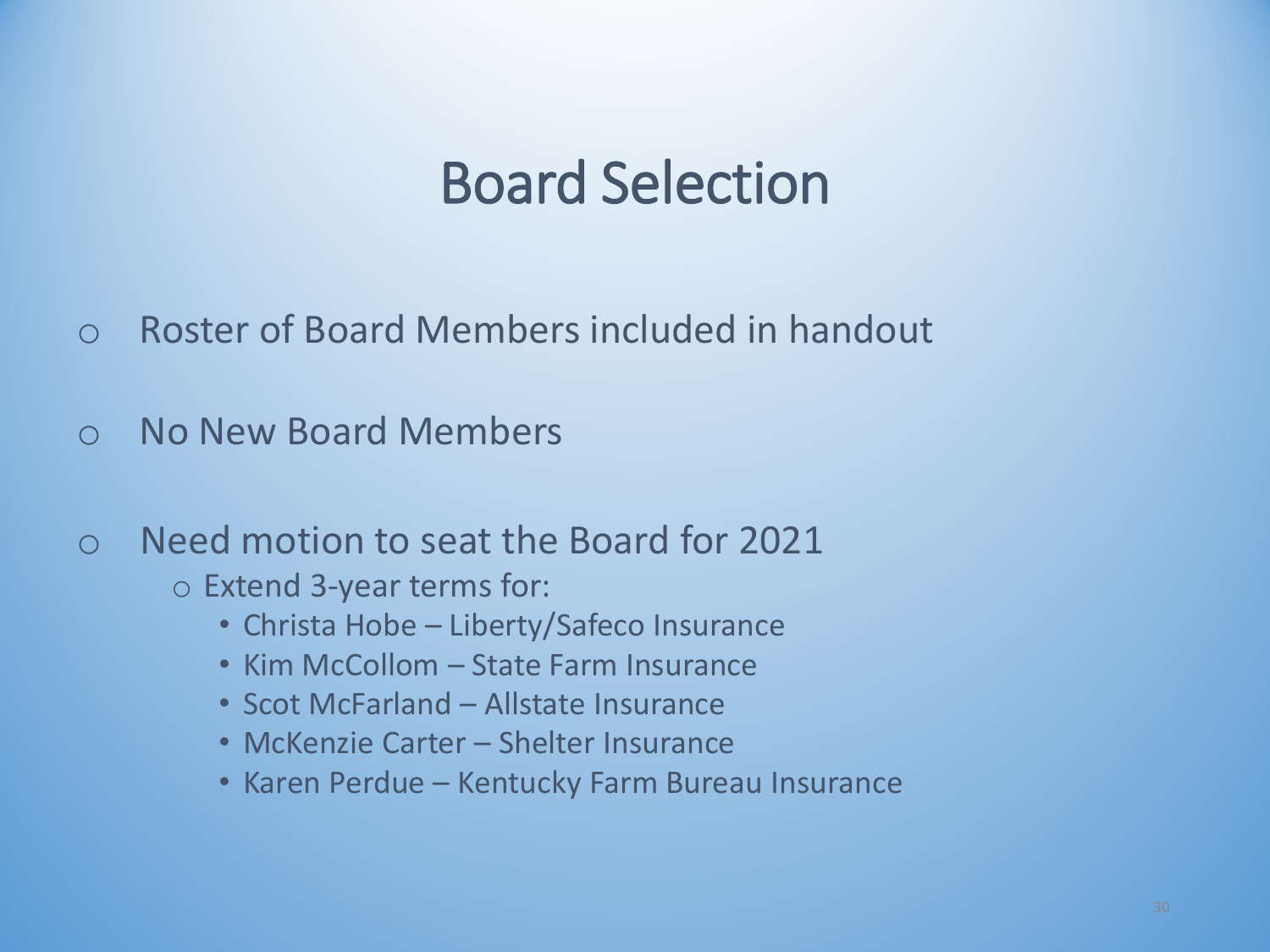o Other Business?

o Adjournment of Annual Meeting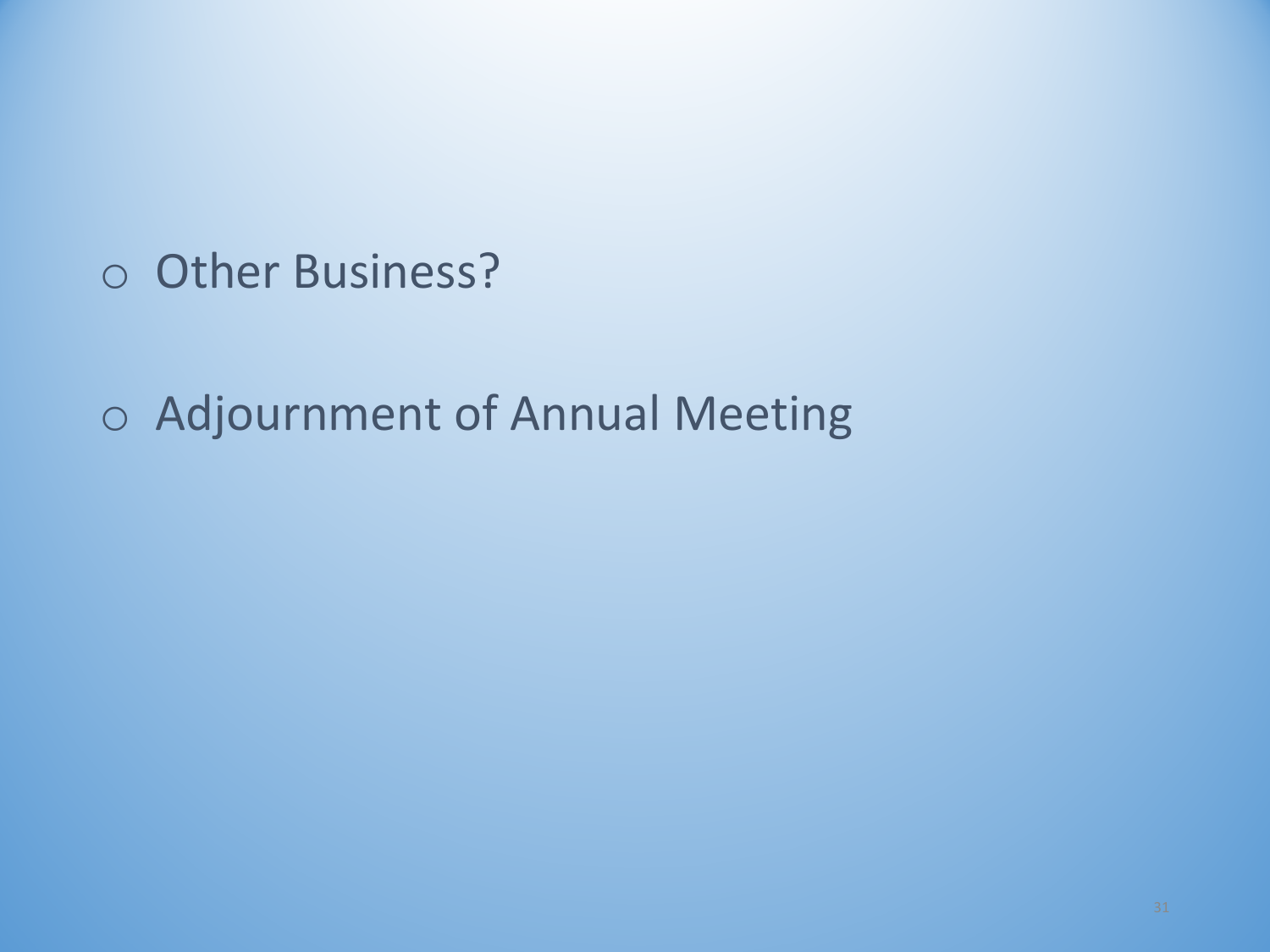# KIAA Board Meeting

### **Agenda:**

- o Call to Order
- o Roll Call
- o Anti-Trust Preamble
- o Approval of Minutes
- o Election of Officers
- o Auditor's Report and Financial Statement
- o Panel Secretary's Report
- o Other Business KIAA Plan of Operation Proposed Revision
- o Adjournment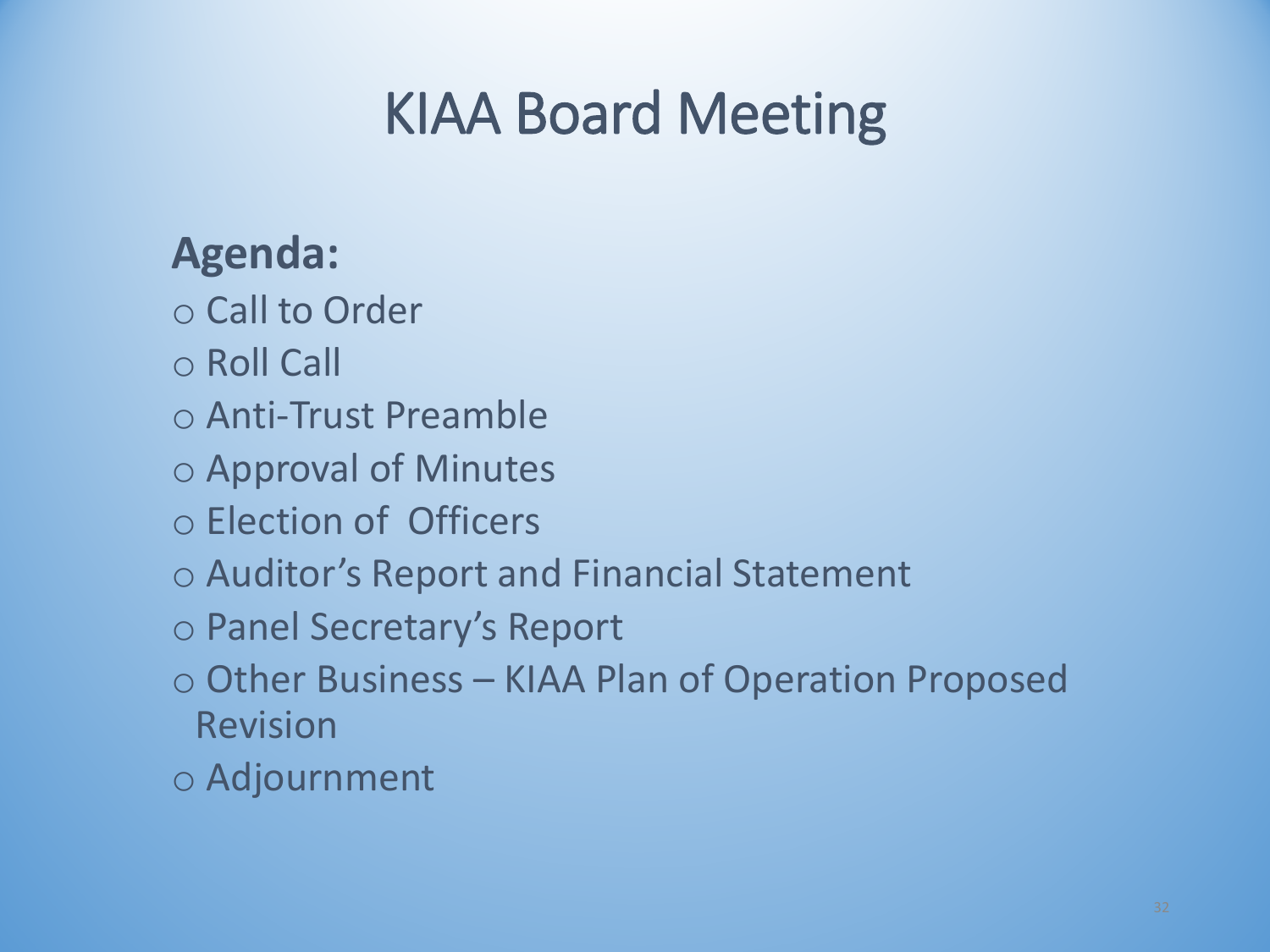# Election of Officers

### o Nominating Committee

• Owen – Progressive Insurance

o Other Nominations from Floor?

o Election of Officers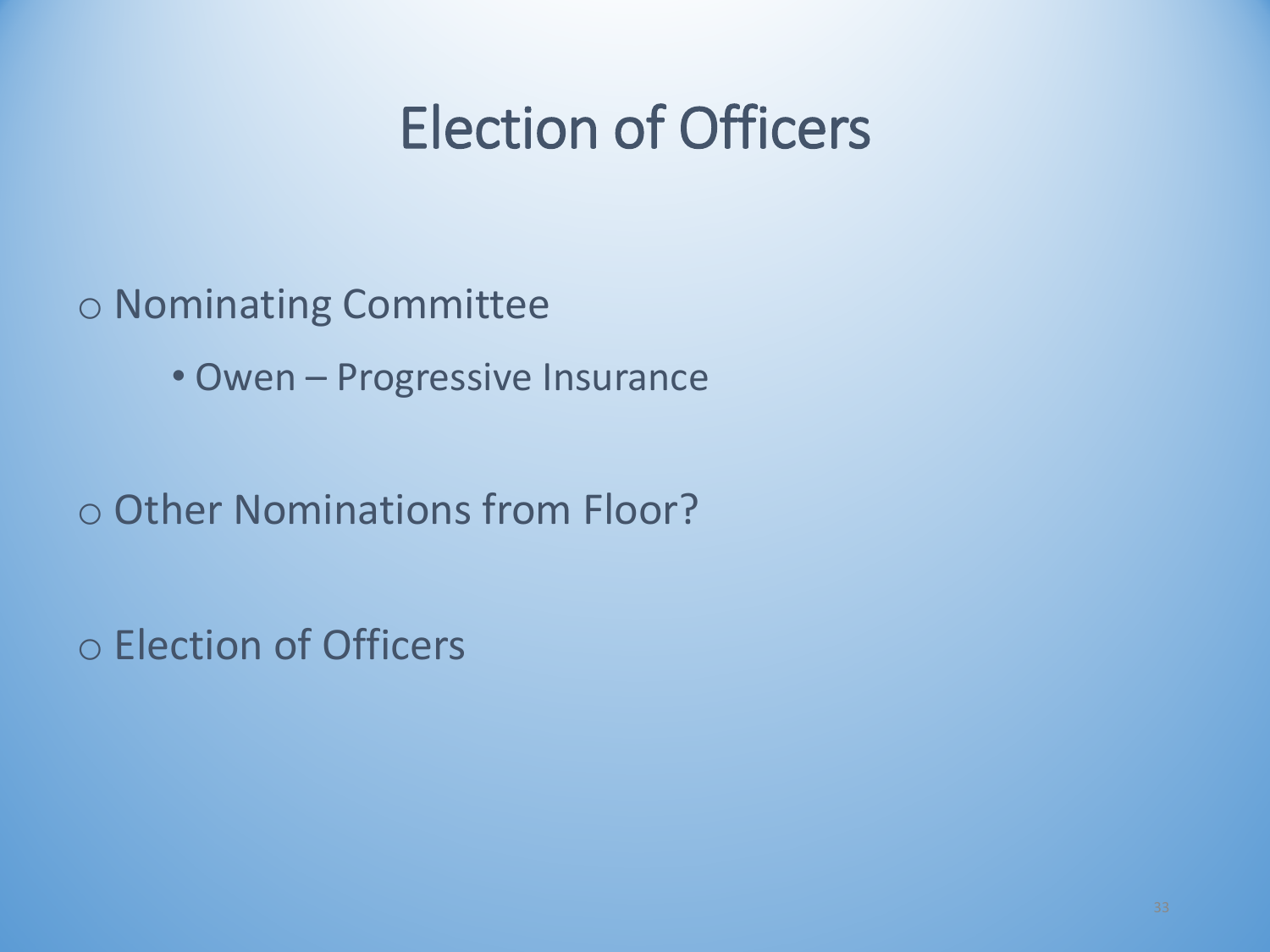### Report of Annual Financial Audit

**Deming Malone Livesay & Ostroff -** *Certified Public Accountants*

**Sarah Antle, CPA**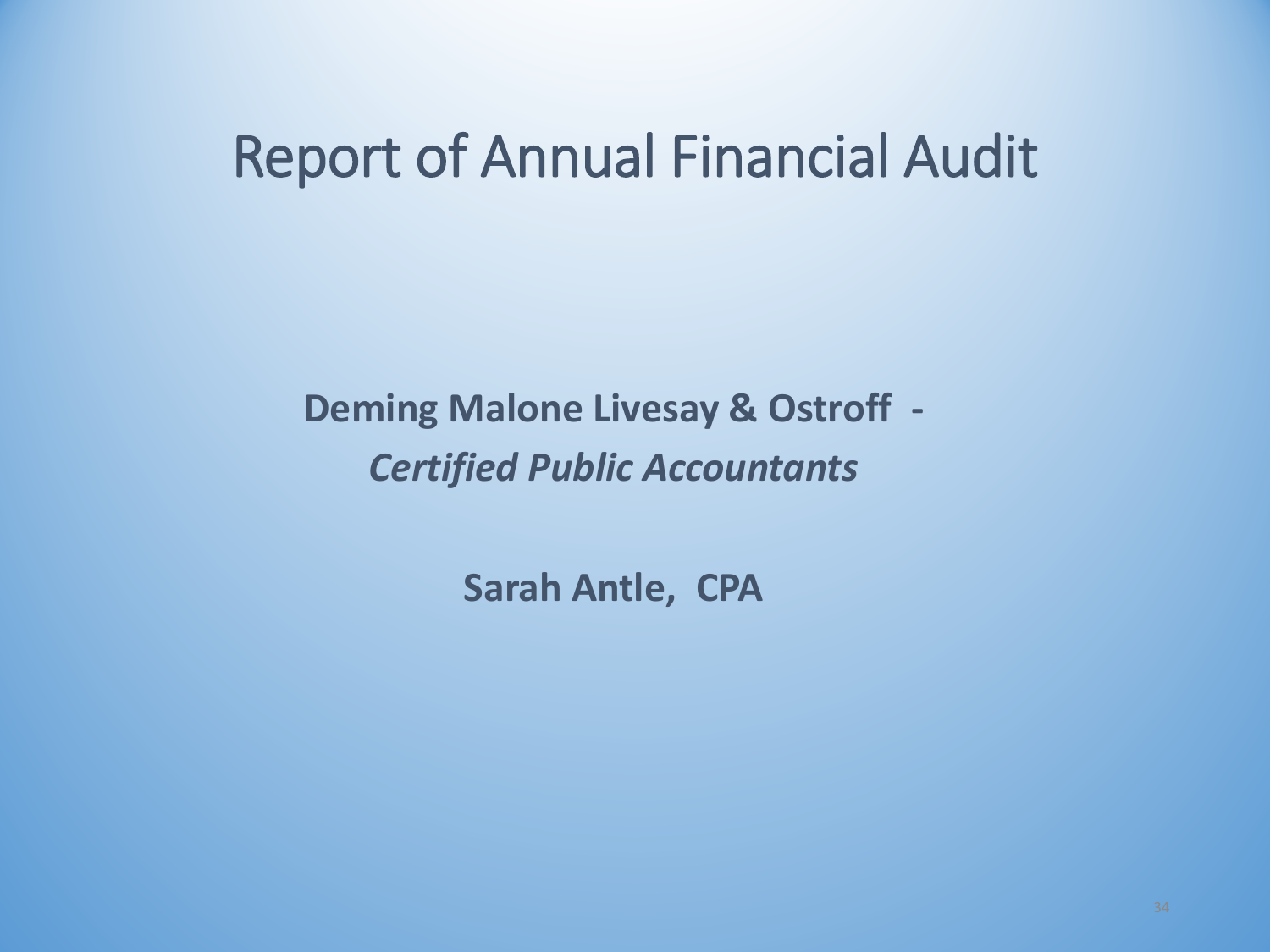

#### KENTUCKY INUSRANCE ARBITRATION ASSOCIATION Year Ended December 31, 2021

| <b>Financial Highlights</b>  | 12/31/2021 |          |    | 12/31/2020 |  |
|------------------------------|------------|----------|----|------------|--|
| Cash                         | \$         | 560,103  | s  | 491,894    |  |
| Assessments                  | \$         | 377,157  | s  | 400,816    |  |
| Filing fees                  |            | 53,482   | s  | 48,220     |  |
| Interest income              |            | 160      | \$ | 621        |  |
| Membership fees              | S          | 40       | \$ | 80         |  |
| Total cash receipts          |            | 430,839  | \$ | 449,737    |  |
| Change in cash receipts      |            | $-4.20%$ |    |            |  |
| Salaries and benefits        | \$         | 287,401  | s  | 297,982    |  |
| Computer                     |            | 17.137   | \$ | 42,944     |  |
| Rent                         |            | 11.279   | \$ | 12,039     |  |
| Other                        | \$         | 28,158   | \$ | 28,563     |  |
| Total cash disbursements     | \$         | 343,975  | \$ | 381,528    |  |
| Change in cash disbursements |            | $-9.84%$ |    |            |  |
| Excess cash receipts         | \$         | 86.864   | s  | 68.209     |  |

#### **Comments**

- Financial statements are prepared on the cash basis of accounting
- . No new accounting policies adopted or changed during the year
- . No internal control related findings to report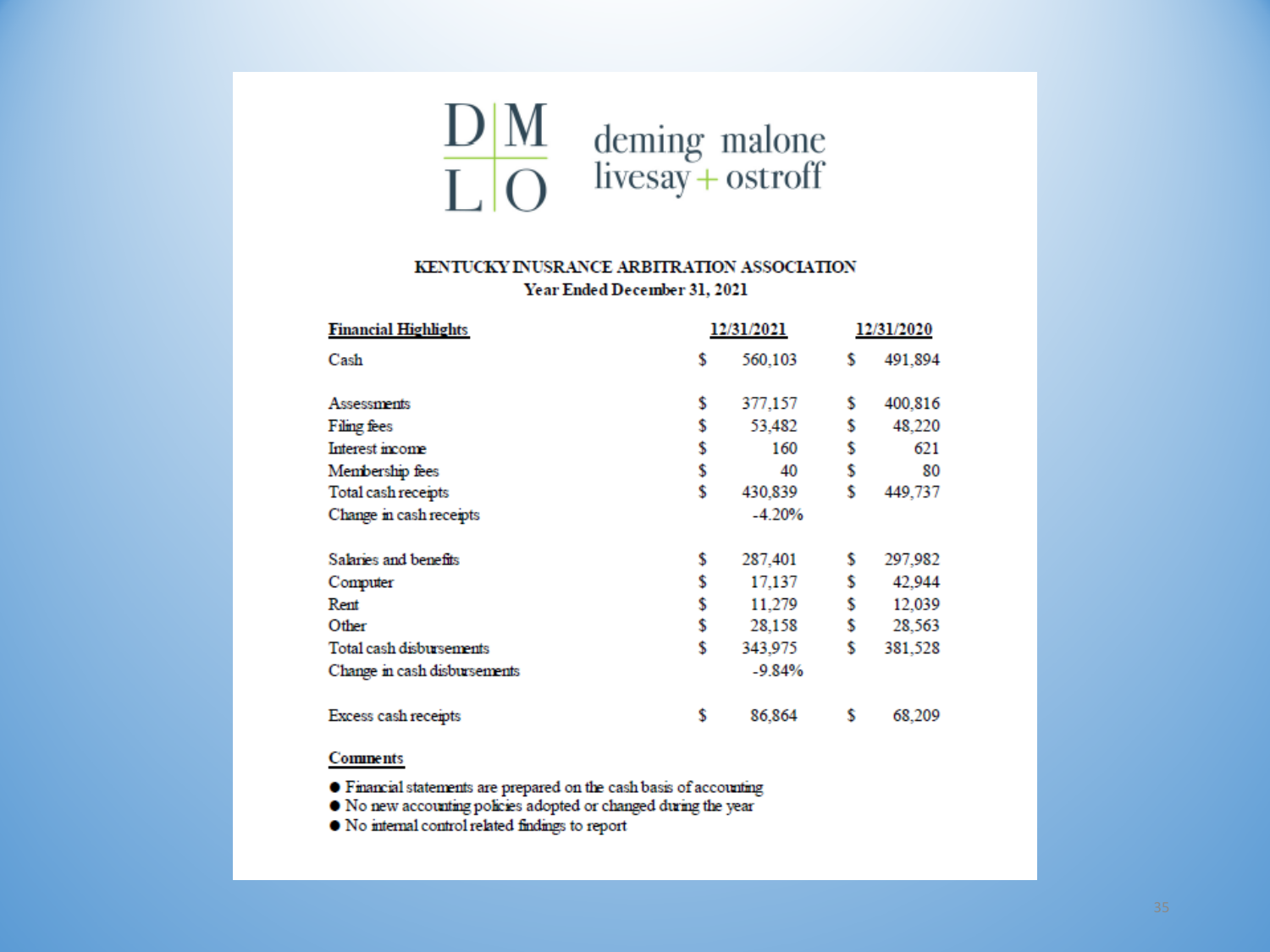### Panel Secretary's Report

**Mark Hillis**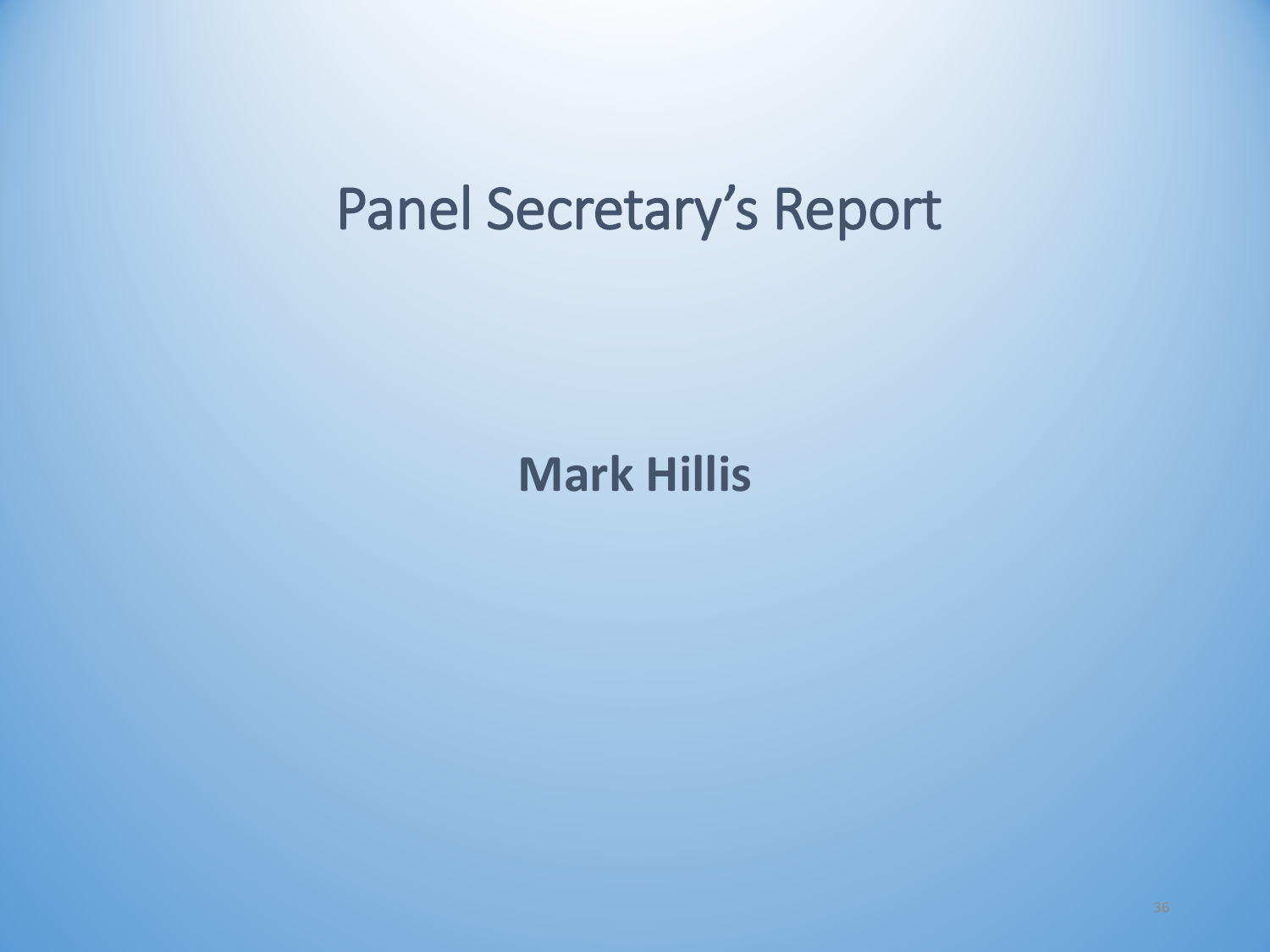### MANAGERS REPORT

| <b>Kentucky Insurance Arbitration Association</b>         |                  |          |                  |                 |                  |  |
|-----------------------------------------------------------|------------------|----------|------------------|-----------------|------------------|--|
| <b>Quarterly Report of Activity to Board of Directors</b> |                  |          |                  |                 |                  |  |
| Category                                                  | 4th Qtr.<br>2020 | 2020 YTD | 4th Qtr.<br>2021 | <b>2021 YTD</b> | <b>YTD % Chg</b> |  |
| <b>Files Received</b>                                     | 297              | 1221     | 325              | 1347            | 10.3%            |  |
| <b>Decisions Rendered</b>                                 | 157              | 596      | 131              | 519             | $-12.9%$         |  |
| <b>Files Withdrawn</b>                                    | 160              | 653      | 181              | 657             | 0.6%             |  |
| <b>Files Rejected</b>                                     | 36               | 64       | 42               | 90              | 40.6%            |  |
| <b>Duplicate Filings</b>                                  | $\bf{0}$         | 4        | 1                | 11              | 0.0%             |  |
| <b>Files Deferred</b>                                     | 98               | 395      | 142              | 537             | 35.9%            |  |
| <b>Files Opened</b>                                       | 321              | 1177     | 320              | 1233            | 4.8%             |  |
| <b>Files Set for Hearing</b>                              | 185              | 827      | 181              | 718             | $-13.2%$         |  |
| <b>Files Pending Addt'l Docs</b>                          |                  | ---      | 2                | ---             | .                |  |
| <b>Files Pending Fees</b>                                 | 62               | .        | 42               | ---             | ---              |  |
| <b>Total: Currently Set for Hearing</b>                   | 106              | .        | 105              | <b>HH</b>       | .                |  |
| <b>Total: Currently Open</b>                              | 108              | .        | 151              | ---             |                  |  |
| <b>Total: Currently Deferred</b>                          | 615              | ---      | 708              | ---             | ---              |  |
| <b>Filing Fees</b>                                        | \$11,800         | \$48,220 | \$12,680         | \$53,482        | 10.9%            |  |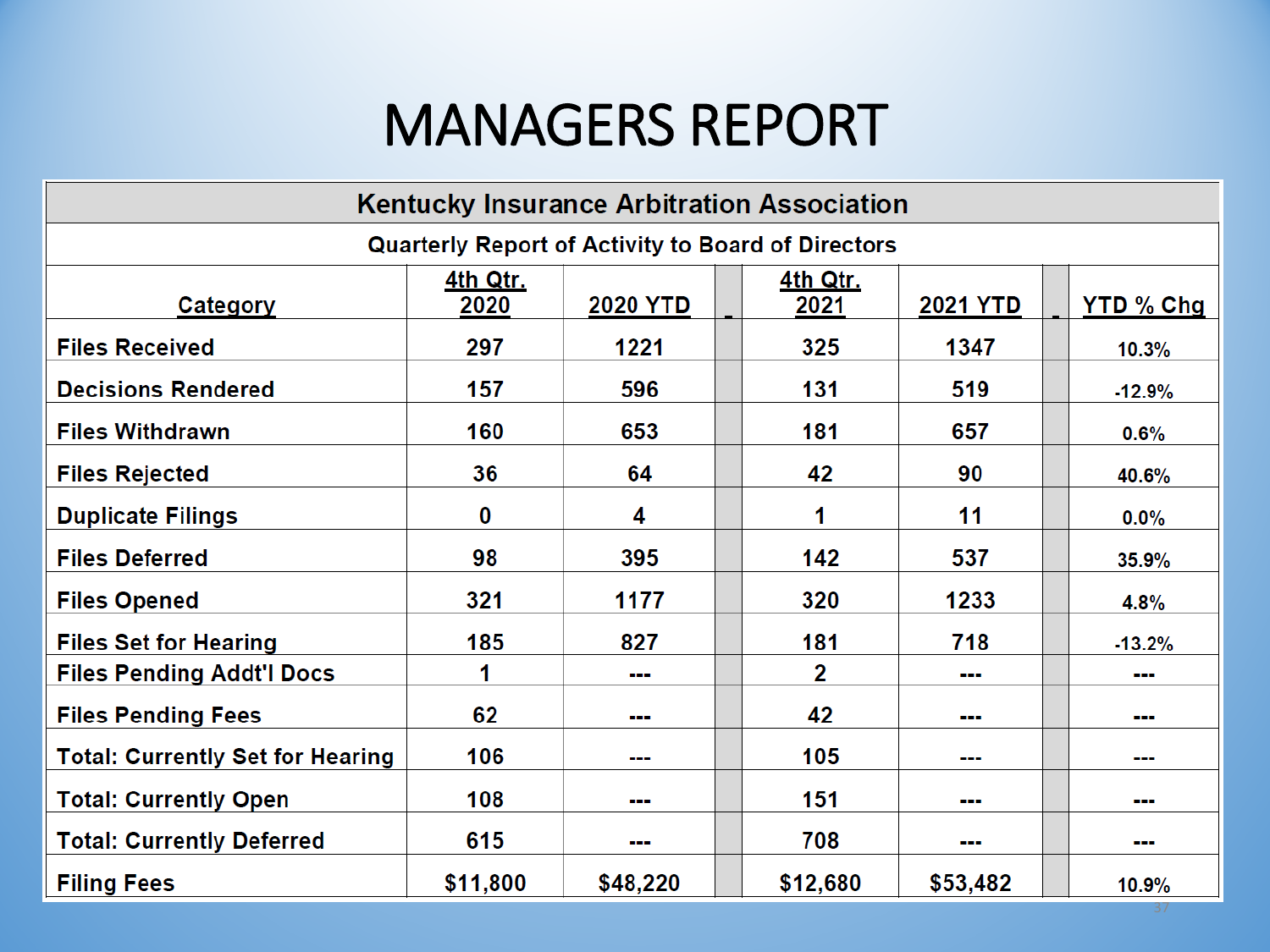## 2021 Budget Results

| Kentucky Insurance Arbitration Association          |                       |                       |                      |  |  |  |  |
|-----------------------------------------------------|-----------------------|-----------------------|----------------------|--|--|--|--|
| <b>Budget Status</b>                                |                       |                       |                      |  |  |  |  |
|                                                     | 2020<br><b>Budget</b> | 2021<br><b>Budget</b> | 2021<br><b>Final</b> |  |  |  |  |
| Wages (W-2)                                         | \$192,704             | \$189,073             | \$188,692            |  |  |  |  |
| Payroll Taxes                                       | \$19,270              | \$18,907              | \$12,706             |  |  |  |  |
| <b>Pension Benefits</b>                             | \$25,437              | \$24,957              | \$18,684             |  |  |  |  |
| 401K Match                                          | \$5,781               | \$5,672               | \$4,711              |  |  |  |  |
| Office Supplies and Equip.                          | \$4,350               | \$3,240               | \$3,401              |  |  |  |  |
| <b>Professional Services</b>                        | \$9,125               | \$8,750               | \$4,721              |  |  |  |  |
| <b>Human Resources</b>                              | \$1,500               | \$1,500               | \$1,814              |  |  |  |  |
| Rent                                                | \$12,588              | \$11,200              | \$11,280             |  |  |  |  |
| Telephone                                           | \$2,400               | \$3,128               | \$3,329              |  |  |  |  |
| <b>Travel</b>                                       | \$2,600               | \$2,000               | \$920                |  |  |  |  |
| <b>Meals and Entertainment</b>                      | \$1,200               | \$1,200               | \$75                 |  |  |  |  |
| Insurance - P & C                                   | \$11,429              | \$9,200               | \$9,133              |  |  |  |  |
| <b>Health and Employee Benefits</b>                 | \$45,211              | \$42,605              | \$52,300             |  |  |  |  |
| Postage                                             | \$6,440               | \$4,400               | \$3,323              |  |  |  |  |
| <b>Computer and Systems</b>                         | \$58,680              | \$49,224              | \$17,137             |  |  |  |  |
| Dues & Subscriptions                                | \$500                 | \$500                 | \$880                |  |  |  |  |
| <b>Board Meetings</b>                               | \$300                 | \$300                 | \$204                |  |  |  |  |
| Education                                           | \$300                 | \$300                 | \$                   |  |  |  |  |
| <b>Miscellaneous</b>                                | \$1,000               | \$1,000               | \$250                |  |  |  |  |
| \$377,156<br>\$400,816<br>\$333,559<br><b>Total</b> |                       |                       |                      |  |  |  |  |

#### **2022 Budget Status through March – 1.65% over budget**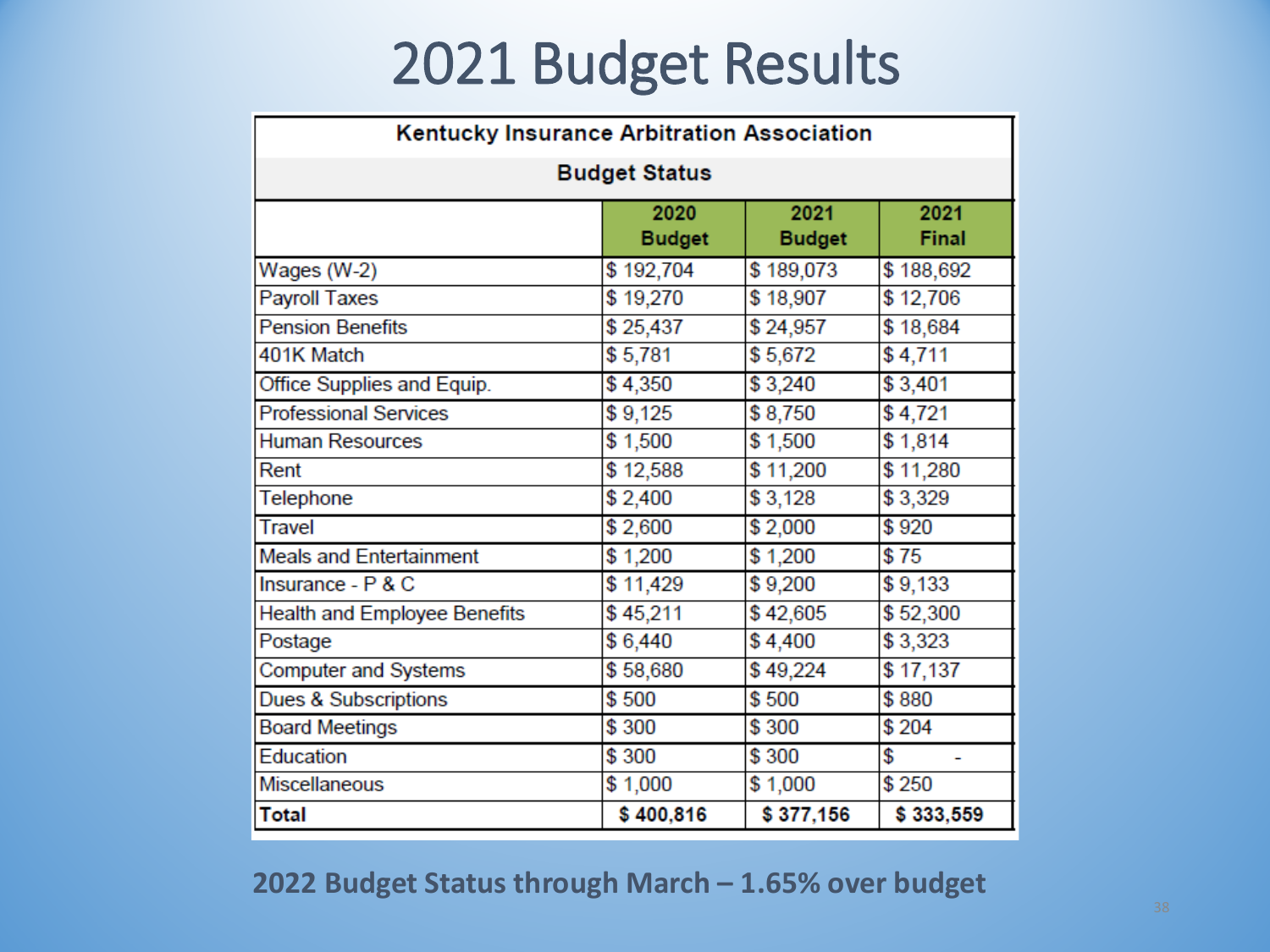### Arbitration Report

**Becky Darst**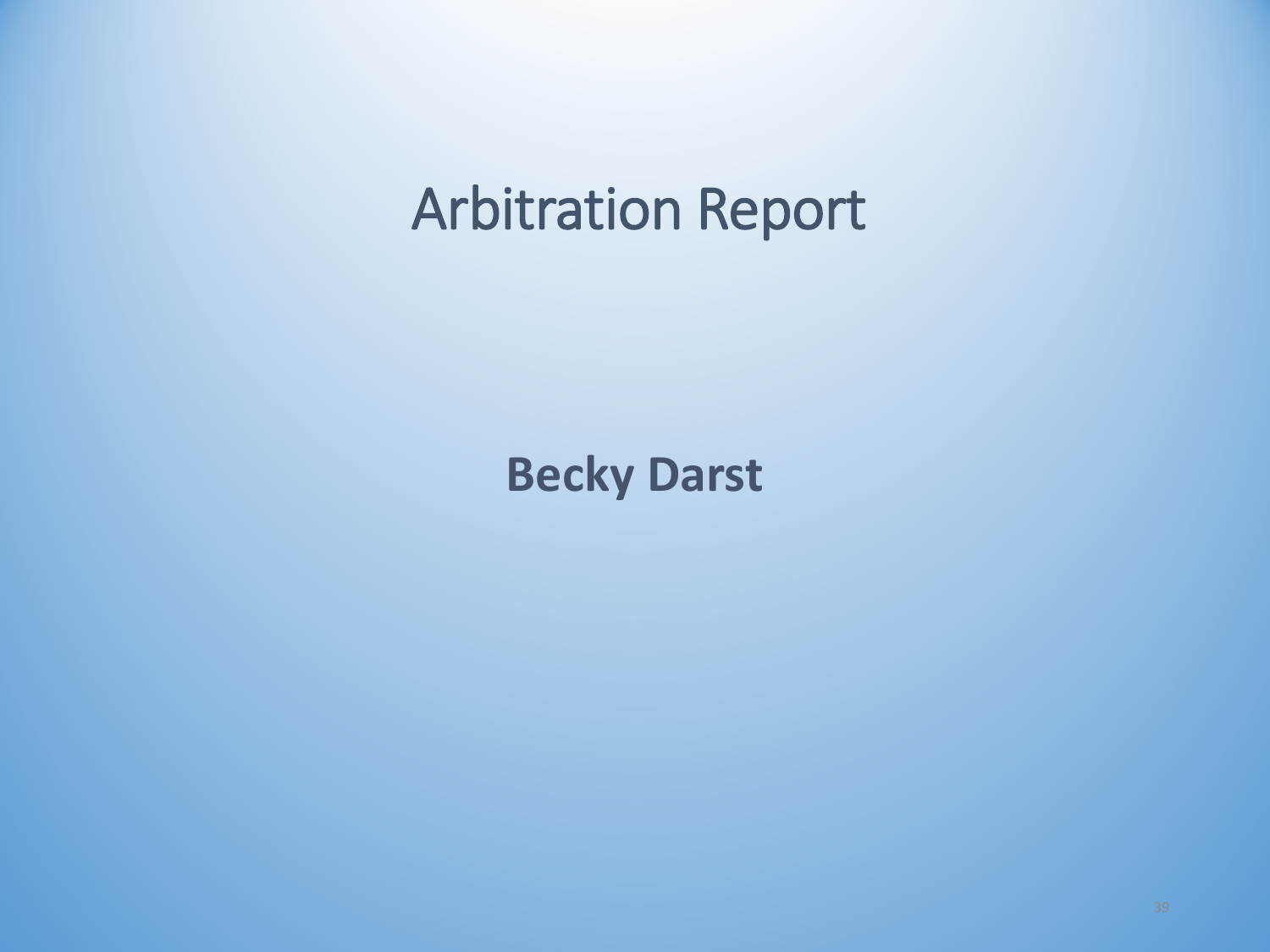### KIAA FILINGS REPORT

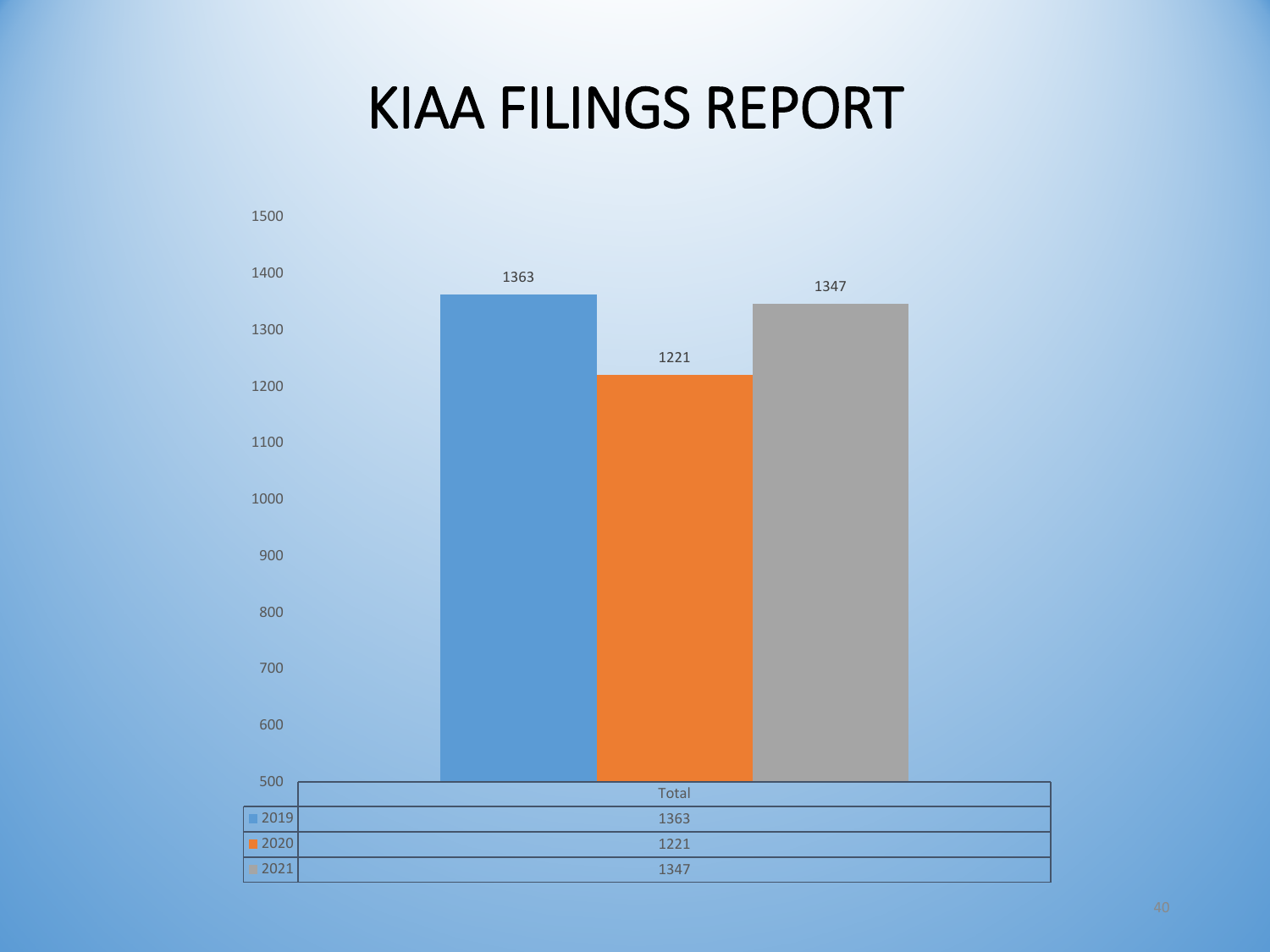### KIAA 2021 ASSIGNMENTS

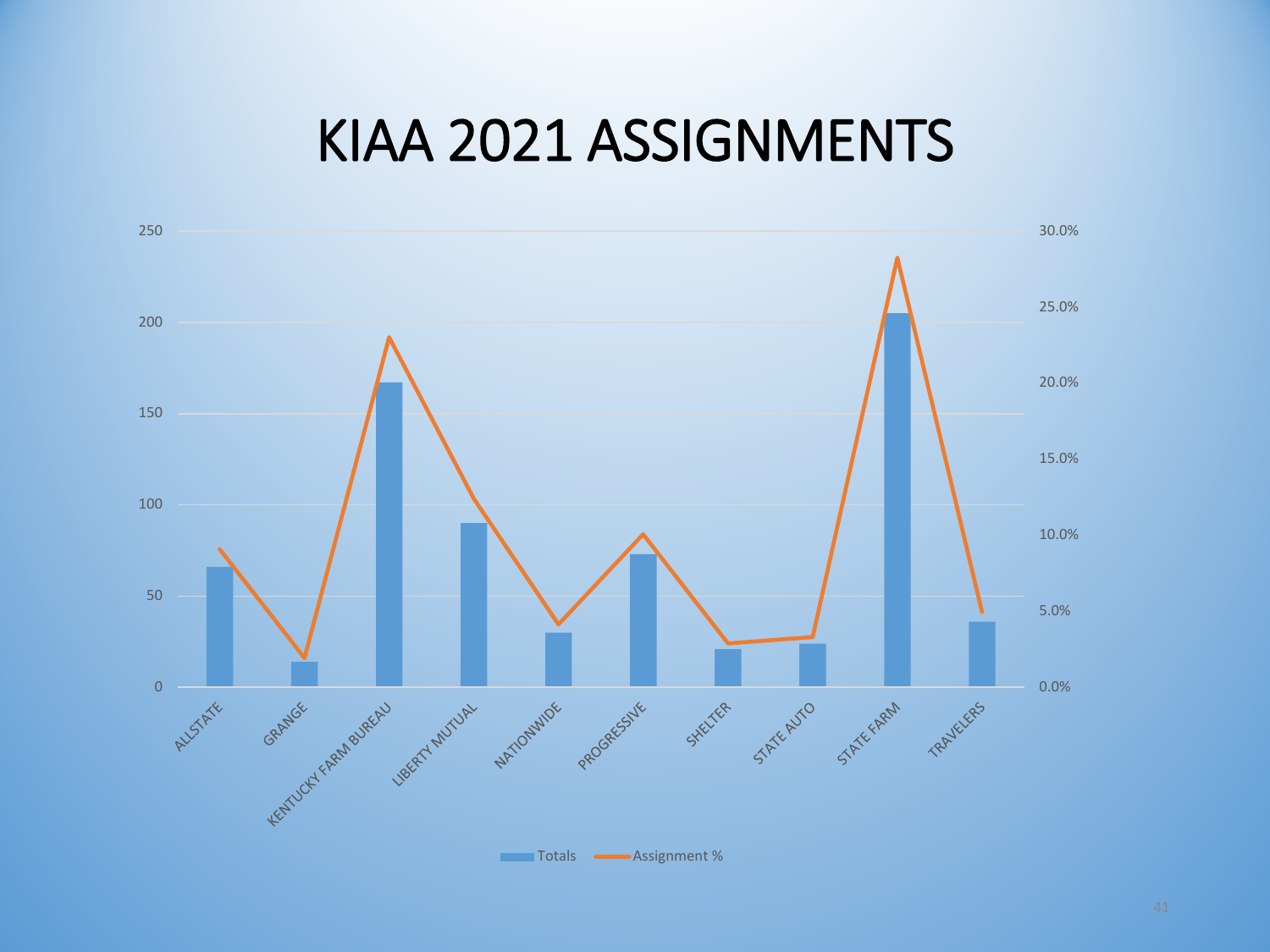# KIAA Filings Report

| <b>Kentucky Insurance Arbitration Association</b>  |               |                 |               |                 |                  |  |  |
|----------------------------------------------------|---------------|-----------------|---------------|-----------------|------------------|--|--|
| Quarterly Report of Activity to Board of Directors |               |                 |               |                 |                  |  |  |
| Category                                           | 1st Qtr. 2021 | <b>2021 YTD</b> | 1st Qtr. 2022 | <b>2022 YTD</b> | <b>YTD % Chg</b> |  |  |
| <b>Files Received</b>                              | 324           | 324             | 317           | 317             | $-2.2\%$         |  |  |
| <b>Decisions Rendered</b>                          | 128           | 128             | 133           | 133             | 3.9%             |  |  |
| <b>Files Withdrawn</b>                             | 147           | 147             | 185           | 185             | 25.9%            |  |  |
| <b>Files Rejected</b>                              | 20            | 20              | 8             | 8               | $-60.0\%$        |  |  |
| <b>Duplicate Filings</b>                           | 5             | 5               | 5             | 5               | $0.0\%$          |  |  |
| <b>Files Deferred</b>                              | 123           | 123             | 123           | 123             | $0.0\%$          |  |  |
| <b>Files Opened</b>                                | 264           | 264             | 309           | 309             | 17.0%            |  |  |
| <b>Files Set for Hearing</b>                       | 156           | 156             | 223           | 233             | 49.4%            |  |  |
| <b>Files Pending Addt'l Docs</b>                   |               | ---             | 2             |                 | ---              |  |  |
| <b>Files Pending Fees</b>                          | 69            | ---             | 52            | ---             | ---              |  |  |
| <b>Total: Currently Set for Hearing</b>            | 82            | .               | 123           |                 |                  |  |  |
| <b>Total: Currently Open</b>                       | 128           | ---             | 129           | ---             | ---              |  |  |
| <b>Total: Currently Deferred</b>                   | 626           | ---             | 698           | ---             | ---              |  |  |
| <b>Filing Fees</b>                                 | \$11,042      | \$11,042        | \$13,092      | \$13,092        | 18.6%            |  |  |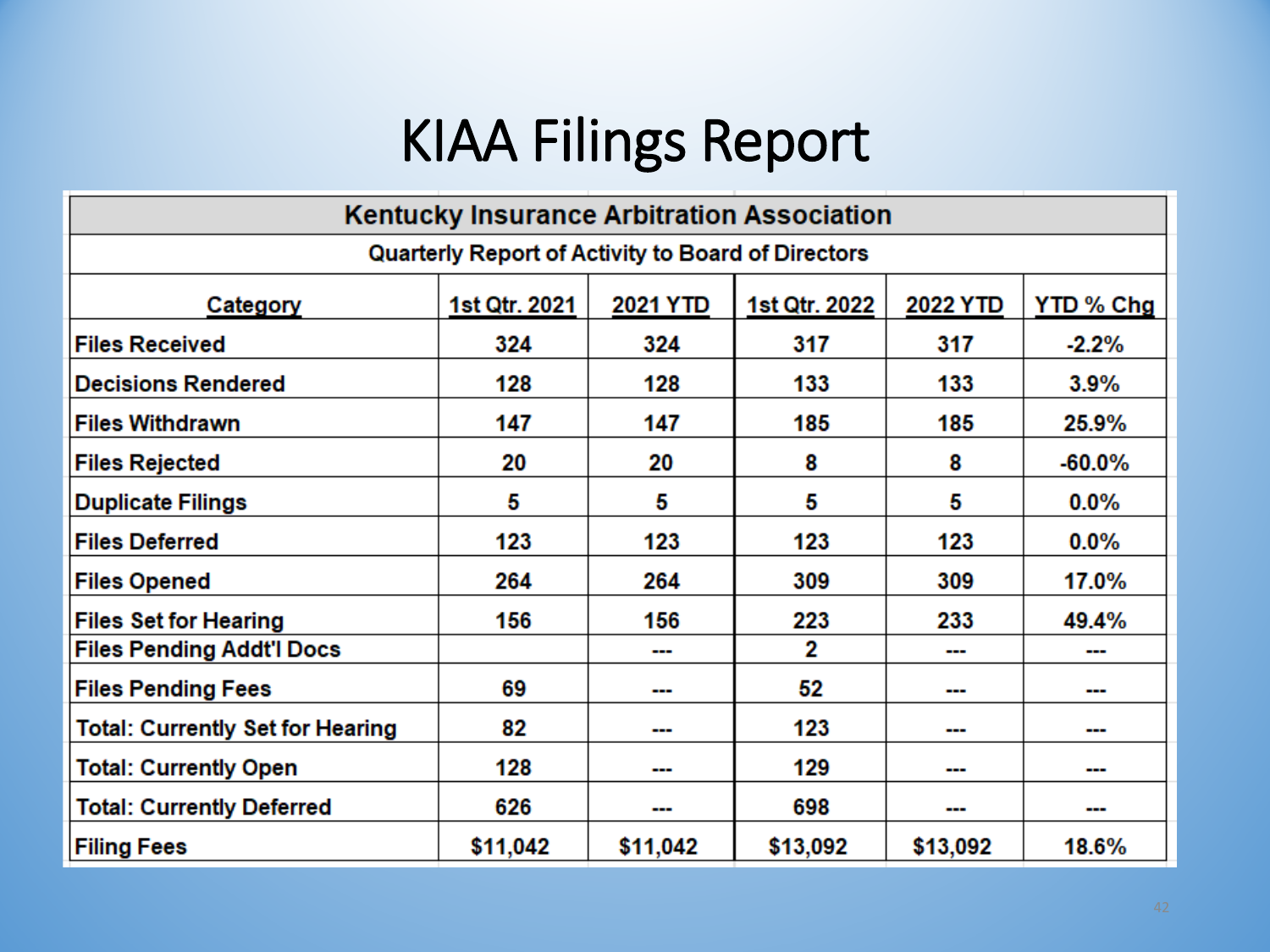# As of March 31, 2022

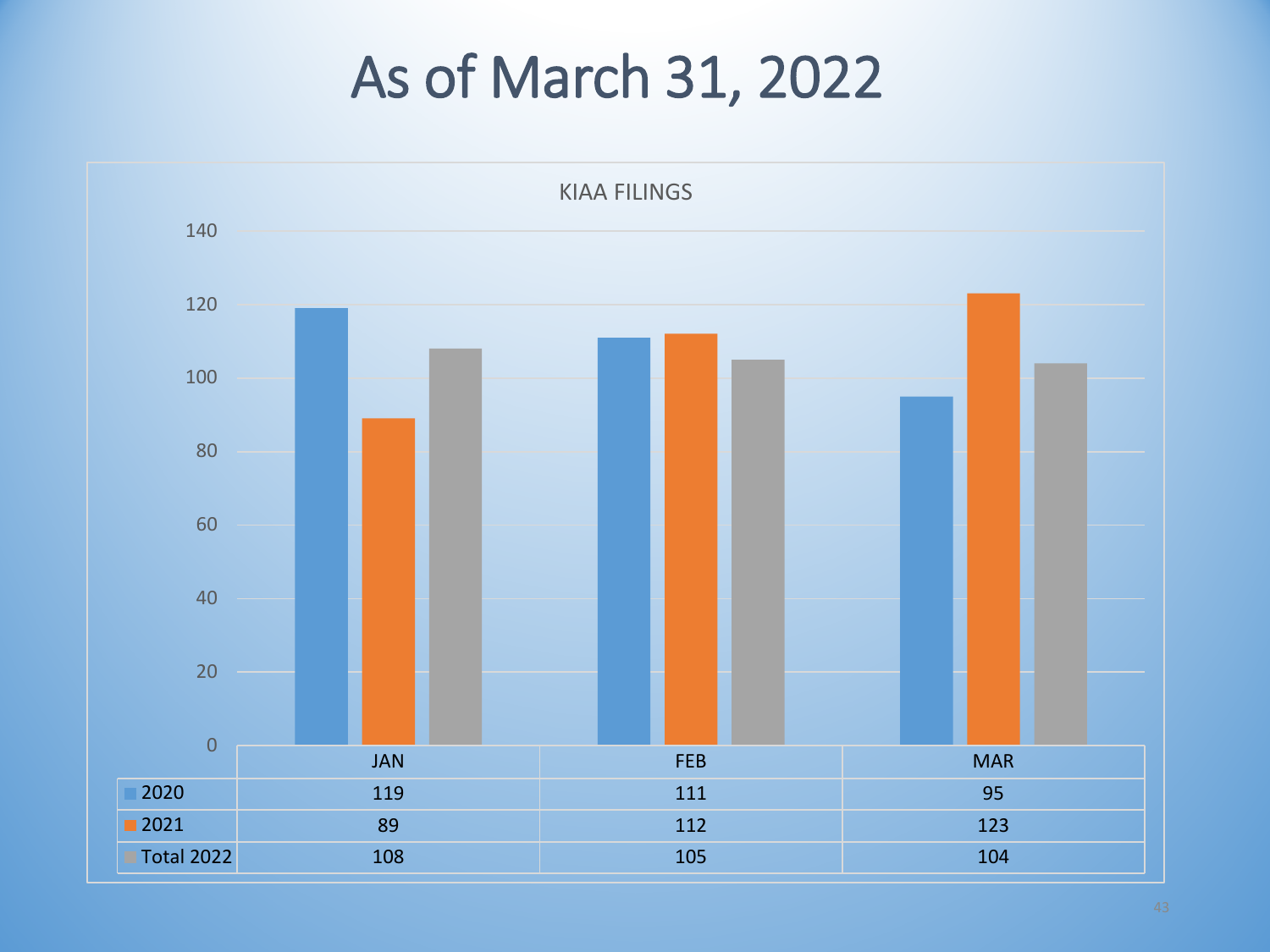### As of March 31, 2022

### **Files Set for Hearing**

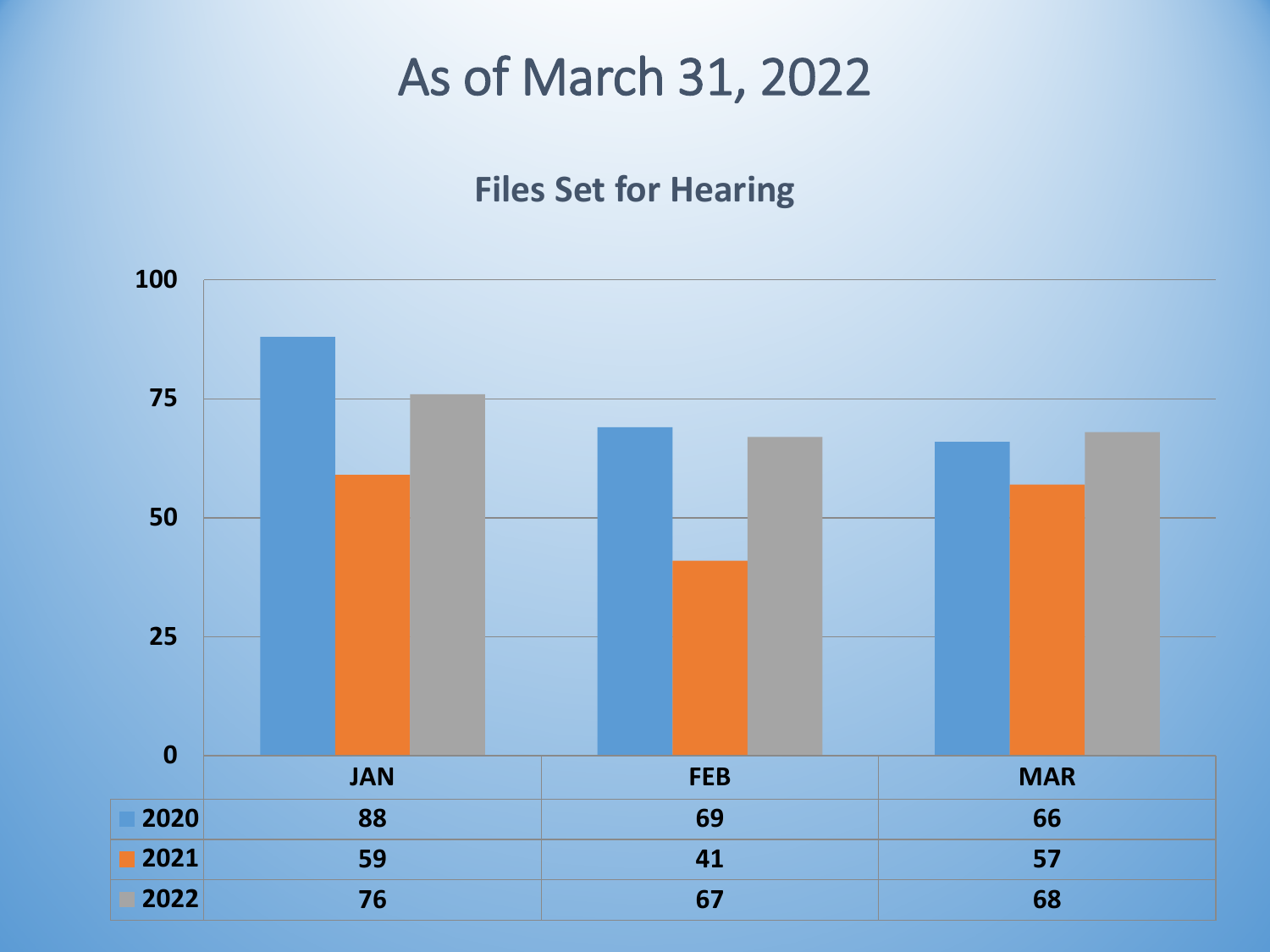# KIAA New System Planning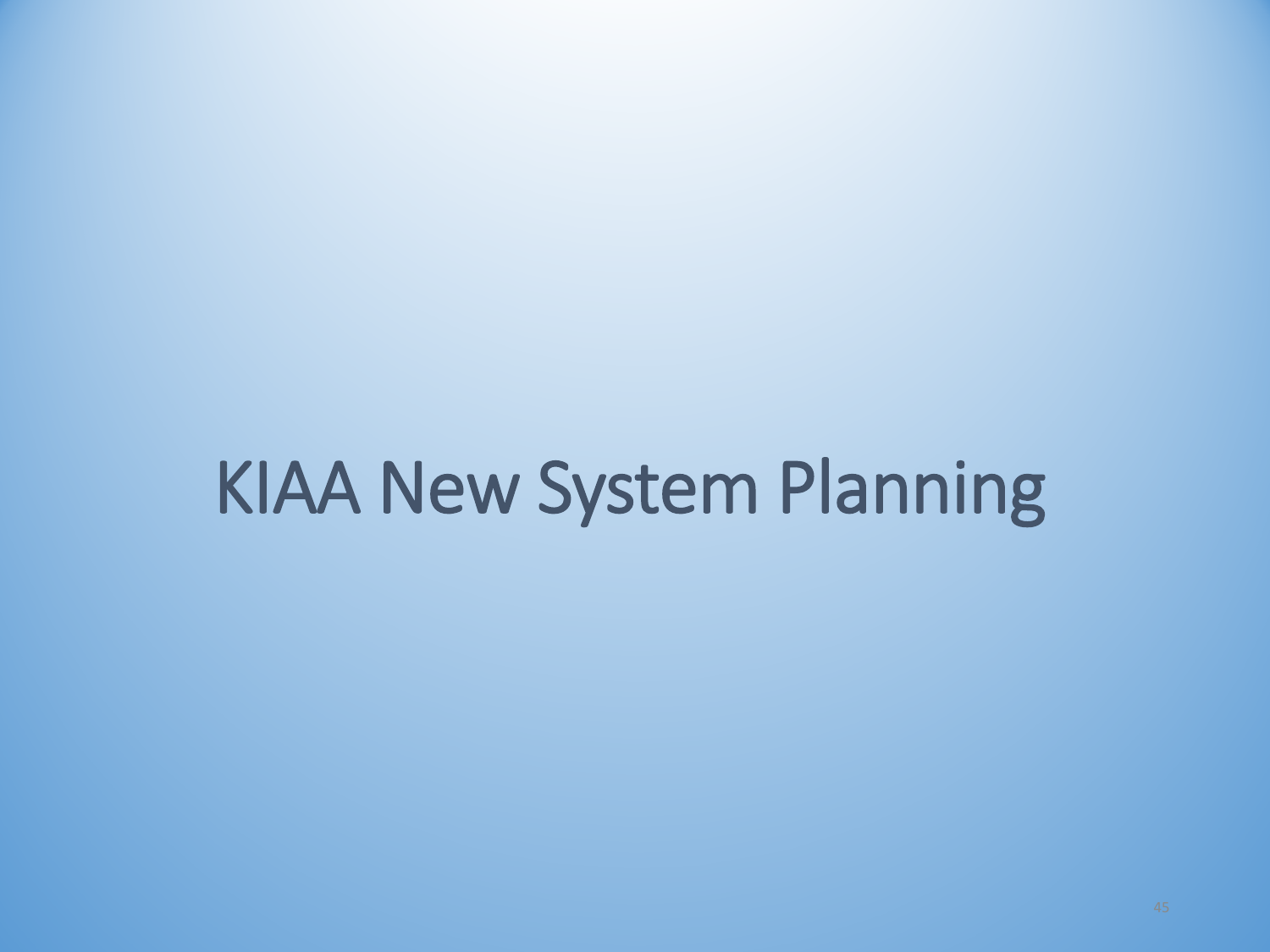### Other Business

### KIAA Plan of Operation, Proposed Revision

#### **Article 2. Board of Directors**

There shall be a Board of Directors consisting of ten members-not less Α. than five (5) nor more than ten (10) members who are full- time employees of writers of automobile insurance in Kentucky.

This mirrors KRS 304.30-290 language which states "The Board of Directors of the Association shall consist of not less than five (5) nor more than ten (10) persons".

Proposed effective date of January 1, 2023.